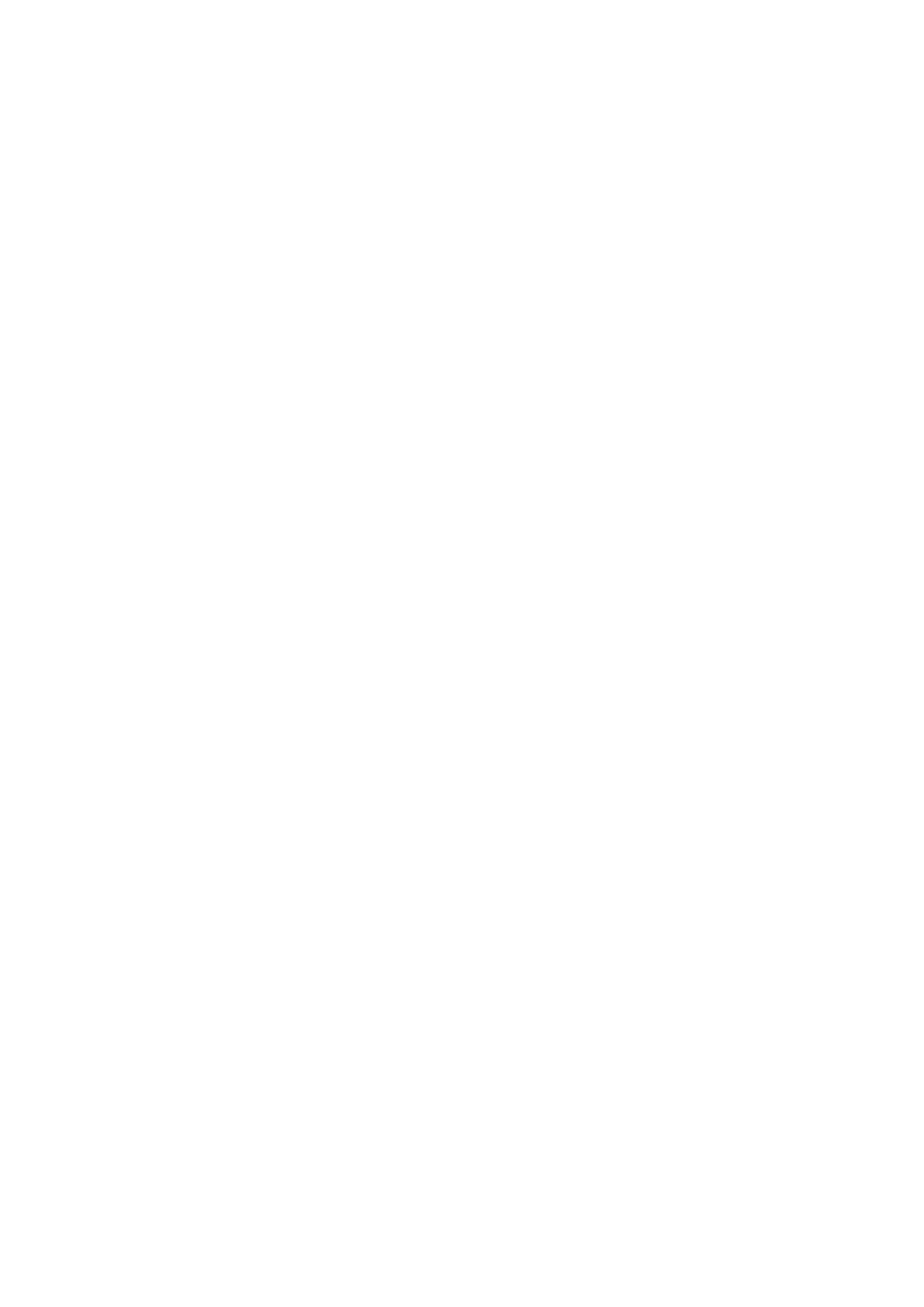## **In the case of** Samina v. Sweden**,**

The European Court of Human Rights (Fifth Section), sitting as a Chamber composed of:

DeanSpielmann, *President,* ElisabetFura, KarelJungwiert, MarkVilliger, IsabelleBerro-Lefèvre, AnnPower, GannaYudkivska, *judges,*

andClaudia Westerdiek, *Section Registrar,*

Having deliberated in private on 27 September 2011,

Delivers the following judgment, which was adopted on that date:

## PROCEDURE

1. The case originated in an application (no. 55463/09) against the Kingdom of Sweden lodged with the Court under Article 34 of the Convention for the Protection of Human Rights and Fundamental Freedoms ("the Convention") by a Pakistani national, Yasmin Samina ("the applicant"), on 18 October 2009.

2. The applicant was represented by Ms Anna Lindblad, a lawyer practising in Stockholm. The Swedish Government ("the Government") were represented by their Agent, Ms Gunilla Isaksson, from the Ministry for Foreign Affairs.

3. The applicant alleged in particular that an implementation of the order to deport her to Pakistan would be in breach of Article 3 of the Convention.

4. On 26 October 2009, the President of the Chamber decided to apply Rule 39 of the Rules of Court, indicating to the Government that it was desirable in the interests of the parties and the proper conduct of the proceedings not to deport the applicant until further notice. It was also decided to examine the merits of the application at the same time as its admissibility (Article 29§1).

5. On 1 February 2011 the Court changed the composition of its Sections (Rule 25 § 1 of the Rules of Court) and the above application was assigned to the newly composed Fifth Section.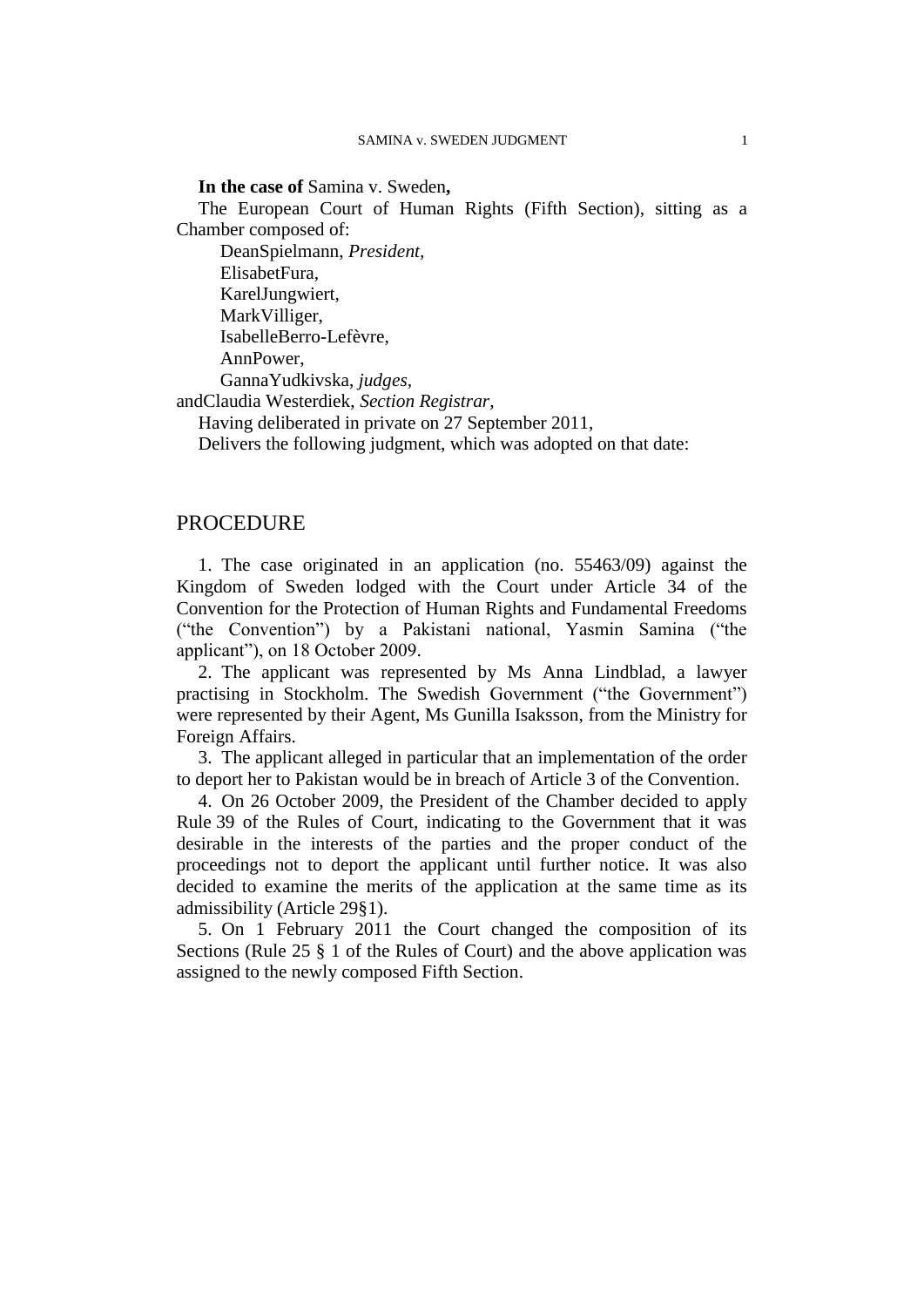## THE FACTS

## I. THE CIRCUMSTANCES OF THE CASE

## **A. The proceedings before the national authorities**

6. The applicant was born in 1971 and currently lives in Uppsala.

7. On 2 May 2007, at the age of thirty-six, she arrived in Sweden. The following day she applied to the Migration Board (*Migrationsverket*) for asylum and a residence permit.

8. On 25 July 2007 counsel was appointed for the applicant, who in a communication of 5 September 2007 and during an interview on 25October2007 held by the Migration Board,stated her reasons for requesting asylumas follows. The applicant was born and raised in Karachi in a family which had been Christian for several generations. She had a university degree and had taught Urdu in a secondary school in Karachi from 1999 until she left the country. She was married, but had been separated from her husband since May 2006. Her parents and three of her siblings remained in Karachi. In 2004 she had become active in a Christian organisation called Franciscan Justice, Peace and Integrity of Creation Commission (Franciscan JPIC). She had worked as a volunteer in her free time and the purpose of the Franciscan JPIC had been to create understanding between Christians and Muslims and to carry out charity work on a local level. She had, *inter alia*, helped women in vulnerable situations. In March 2007 she and some of the members of the organisation had been threatened and harassed through letters and text messages to their mobile phones. She was convinced that religious fundamentalists were responsible for the threats because they wrongly believed that the Franciscan JPIC tried to convert Muslims to Christianity. Her father had destroyed the five or six letters which had come to their home and she had only read one of them. She had read three text messages, thereafter she disposed of her SIM card. In the morning of27March 2007, following a night mass, she had been travelling on the organisation'sminibus with the President, Vice-President and two other members when they had been stopped by three or four fundamentalists on motorbikes. She seemed to remember that the minibus had a red cross on the roof. The assailants had used cricket bats to try to break the windows of the minibus and had accused the group of blasphemy against Islam. The driver had succeeded in driving away from the assailants. The President of the organisation had reported the assault to the police. Thereafter, the applicant lived with her aunt in another town until she left Pakistan on 17 April 2007.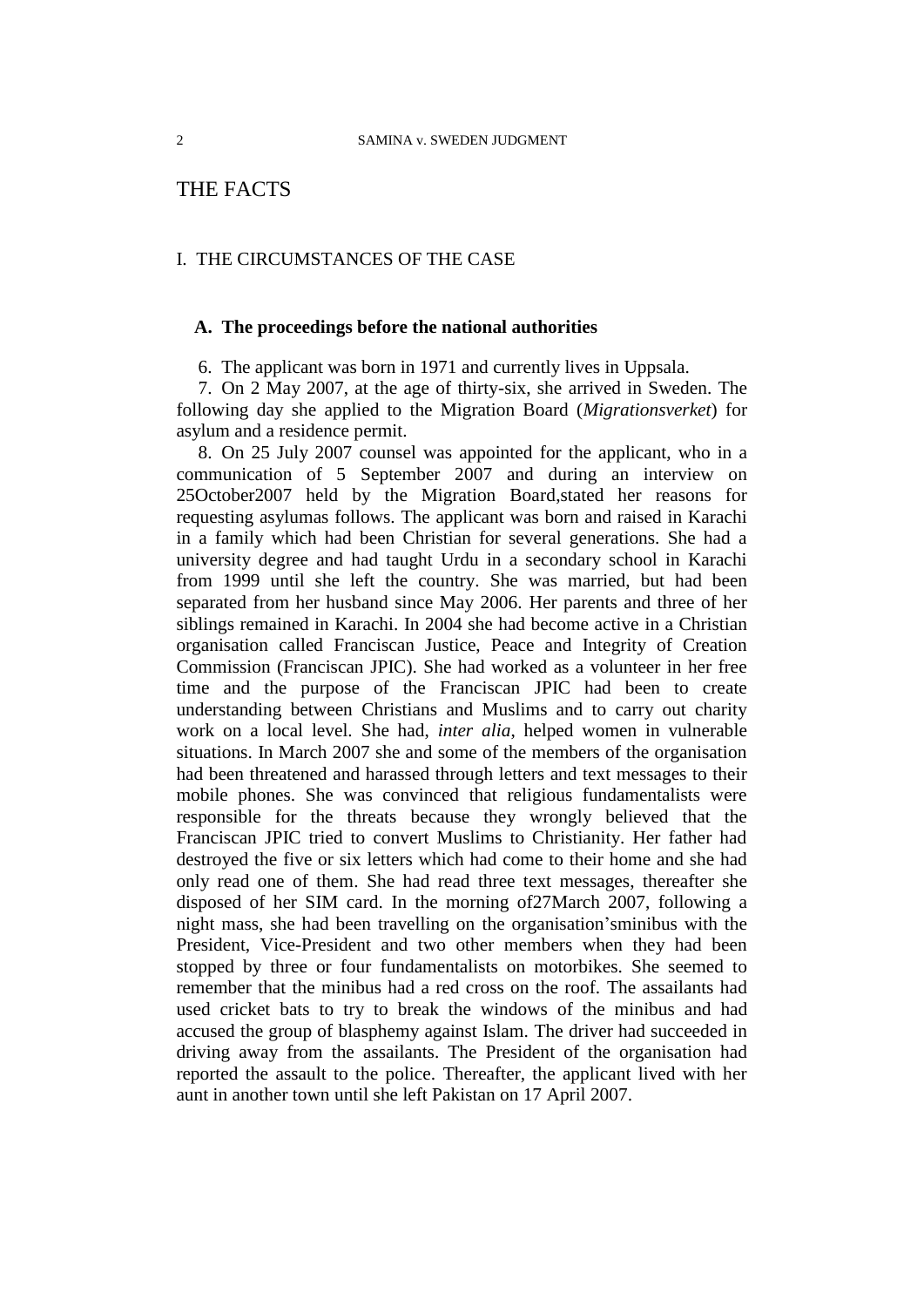9. Following the applicant's arrival in Sweden, she was informed by her father that she had been formally accused of blasphemy and that an arrest warrant had been issued against her. Her father sent her a copy of the arrest warrant and of a police report, but she did not know how her father had obtained them or where the originals were. She believed that the arrest order had only been shown to her father. Later, he also sent her a copy of a summons, but she was not sure whether it was an arrest warrant or a summons; she would have to verify that with her father. The said documents could be described as follows:

"1. A copy of poor quality of a document in Urdu which was not translated. According to the applicant, the translation was the "First Information Report" (FIR) lodged by three named persons at a Karachi police station on 5 May 2007. It was registered as FIR. 65/2007 and contained accusations against the applicant and three other members of theFranciscan JPIC of having violated Articles 295(b) and 295(c) of the Penal Code. The document stated that the person who lodged the report attacked and assaulted the applicant and three others and tried to kill them. It further stated that the attackers searched for the applicant in her home with the intention of killing her.

2. A copy of a document in English, stating "the summons/warrant noted on the margin is forwarded herewith for service". The names of the applicant and three other persons were insertedin handwriting as was case no. "315/2007", "FIR no. 65/07" and Articles "295 (b) and 295(c)" of the Penal Code. It was allegedly issued by the Court of 12<sup>th</sup> Judicial Magistrate East and directed to the Police Station "Gulshan-e Jabel"(inserted in hand writing) in Karachi. It stated: "You are hereby directed to depute some responsible officer not less then the rank of ASI for the service and also direct him to present in person along with process and report on 5 June 2007 (the date in handwriting) at 8.30 a.m. without fail." It was signed and stamped.

3. A copy of an alleged warrant forarrest in English. The document contained very few lines typed with an old type writer, for example "you are herewith directed to arrest the said ... and to produce him befo(deleted). Hereln fail not." The main parts were inserted in hand writing such as FIR no. 65/07, case no. 315/07, the court as above, the same Articles of the Penal Code as above, and the names of the applicant and the same other three persons as the above, and the dates. Allegedly the police were asked to arrest them before 10 July 2007 and the warrant was signed and stamped on 20 June 2007."

## 10. The applicant also submitted:

"4. A copy of a certificate written by the President of Human Rights International Alliance, dated 16April 2007, in which he certified that the applicant was an acting member of the Franciscan JPIC Pakistan and that she had visited him to ask for help because she felt threatened by religious fundamentalists. She and her colleagues had reported this to the police and the President had also looked into her claims together with his team and had found that the applicant's life was endangered by religious fundamentalists. He considered that the applicant was in need of complete protection.

5. A copy of a certificate dated 4 April 2007 by the Director of the Franciscan Justice, Peace and Integrity of Creation Commission, Custody of St. John the Baptist, Pakistan. The Director certified that the applicant had been an active member of the organisation since 2004 and that she had voluntarily devoted her time to the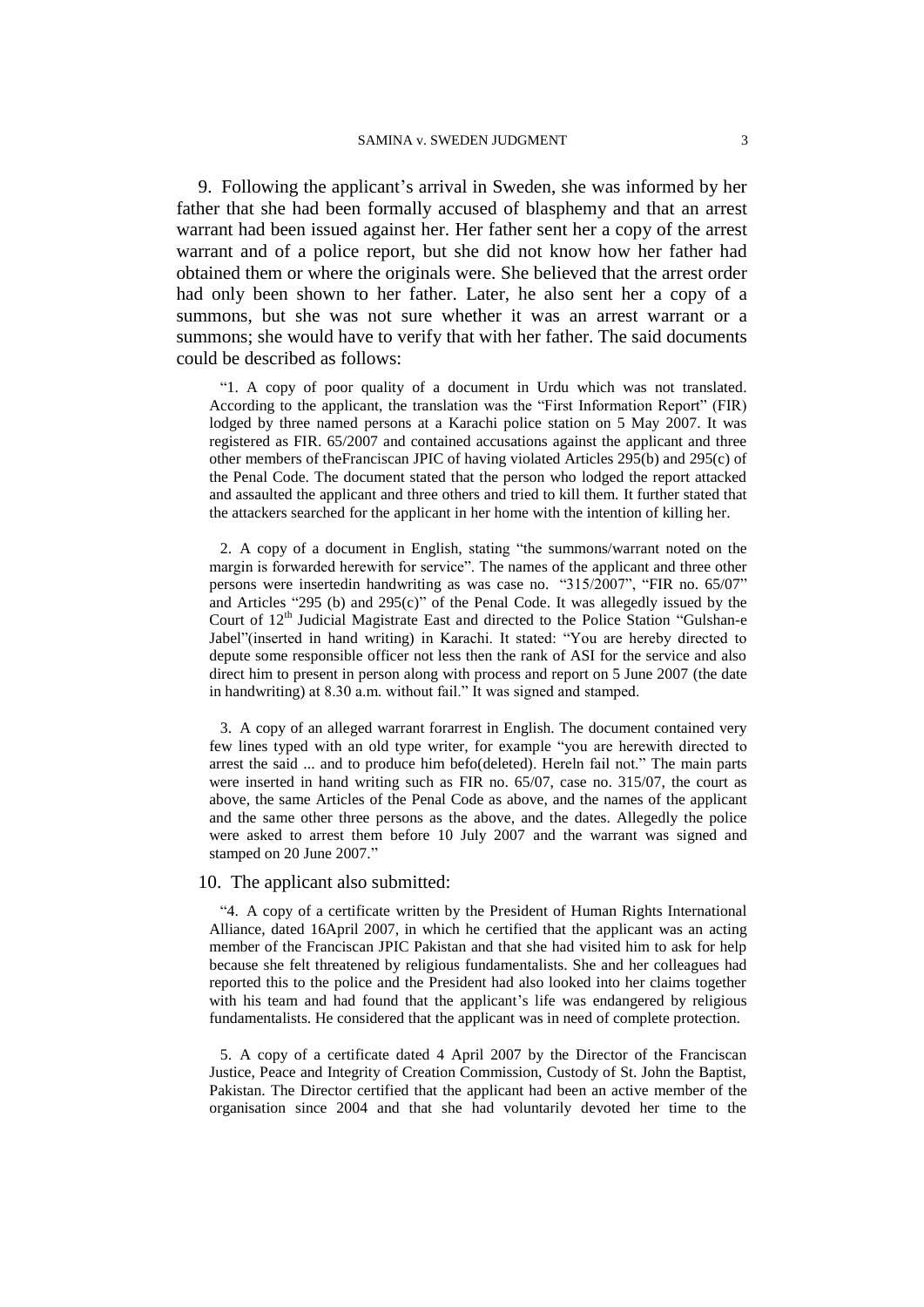organisation. The organisation worked for peace and justice and to bring harmony through interfaith dialogue in order to allow different religions to understand each other. They also assisted poor people, in particular women. It was further stated that the applicant and other members of the organisation had received life-threatening calls, letters and text messages. Four times, unknown persons had thrown stones at them. Muslim extremists wanted to kill them and their families because the extremists mistakenly believe that the organisation wants to convert Muslims to Christianity. The last threatening letter had stated that the members of the FranciscanJPIC were "kafar" and that the authors had commenced "jihad" against them and would kill them. They also threatened to have them punished through the blasphemy laws. The organisation had reported this to the police but without results so they had stopped their activities. The Director requested that the applicant be granted asylum in order to save her life.

6. A copy of a letter very similar to the one above but written by the President of the FranciscanJPIC, dated 5 April 2007."

11. On 21 November 2007 the Migration Board rejected the application. It first noted that neither the general situation in Pakistan nor the general situation for Christians in Pakistan were such as to justify granting the applicant protection in Sweden. As concerned her personal grounds, the Board considered that the certificates from the Franciscan JPIC did not substantiate that she had been the victim of threats and harassment. Moreover, the arrest warrant did not state expressly why she was sought by the authorities. Hence, even if the documents were real, they did not show that she would risk being punished for blasphemy in a discriminatory manner. The Board further questioned whether the police report was genuine as the applicant had handed it in to the Board after she had submitted the arrest warrant. It also found it unlikely that persons would admit to crimes in a report to the police giving their names and details, since making threats and assaulting someone were also crimes in Pakistan. Lastly, it found it remarkable that the applicant could not explain how her father had obtained the documents. Hence, the documents did not substantiate the applicant's story. Turning to her credibility, the Board considered that the applicant had given a rather vague and unclear account. She had also altered some of her statements and, in large parts, her story was based on information from her father, as he had read and destroyed the letters and obtained the documents concerning blasphemy. Furthermore, the applicant had not been able to explain why she had been of particular interest to the fundamentalists as opposed to the others who had been prominent members of the organisation. Her explanation, that she had been very active as a volunteer and thus visible, was not convincing to the Board. In any event, the acts of which she had been the victim were criminal acts and for the Pakistani authorities to deal with. Although some discrimination existed in Pakistani society, it was not so flagrant that it could be said that the authorities lacked ability or willingness to protect its citizens. In this respect, the Board observed that the applicant had not reported any of the threats, and that her family had not tried to find out the details about why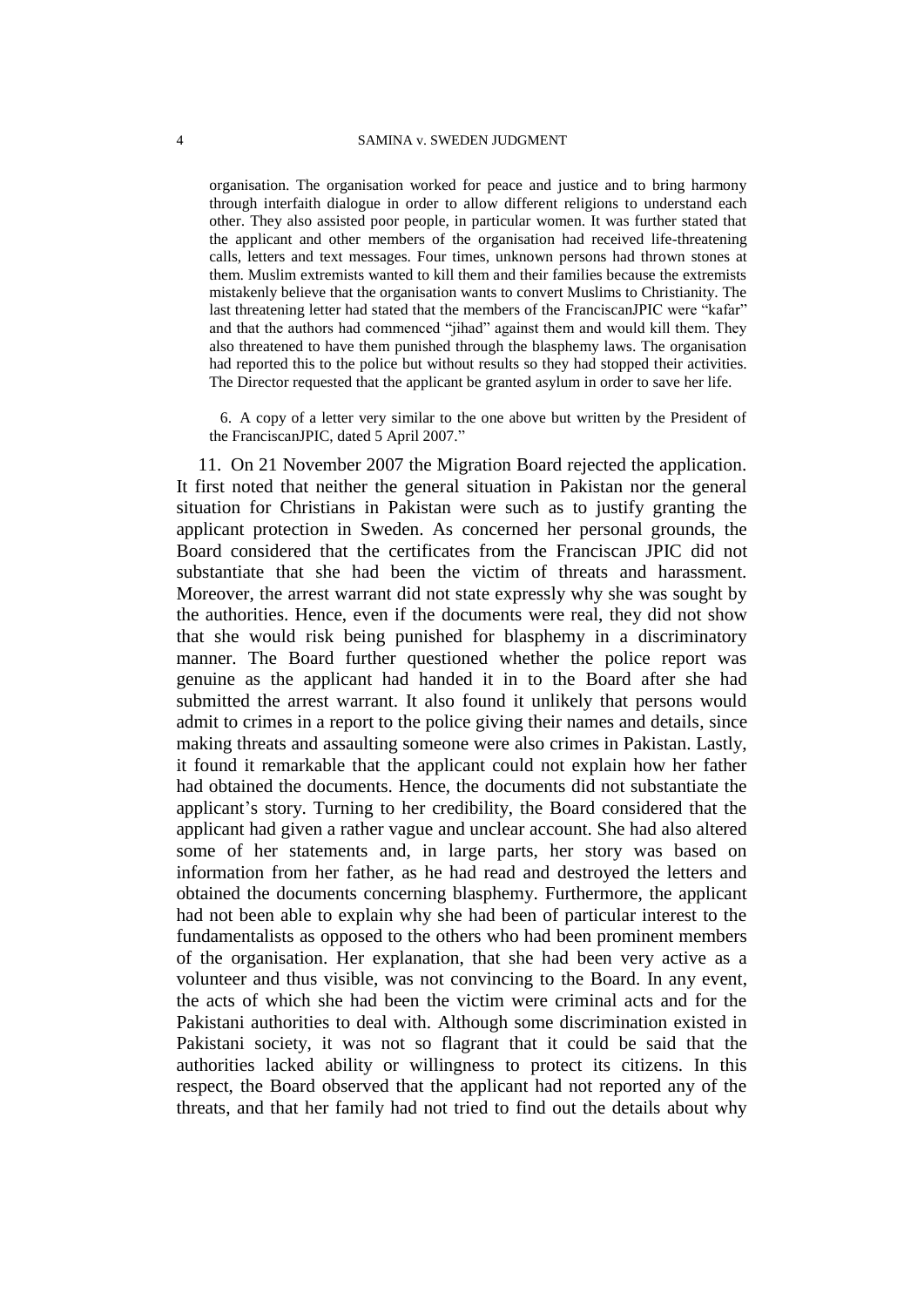the police were looking for her. It did not consider that the applicant faced a real and concrete risk of being punished for blasphemy. Furthermore, it noted that the applicant had an aunt in another city and that, since the Franciscan JPIC according to the applicant was a very small and local organisation, she should be able to avoid problems by settling in the same city as her aunt. Consequently, the Board concluded that the applicant was not in need of protection in Sweden.

12. The applicant appealed to the Migration Court (*Migrationsdomstolen*)and requested a change of lawyer. She alleged that her sister had been kidnapped and her parents had disappeared.She further alleged that she could not live with her aunt, as her cousin had abused her while she had been staying with them in April 2007. She pointed out that the warrant of arrest did state why she was sought by the authorities in that it made reference to Article 295(b) of the Penal Code which concerned defiling and similar of the Holy Koran and could lead to imprisonment for life. Reference had also been made to Article 295(c) of the Penal Code, which concerned the use of derogatory remarks and similar in respect of the Holy Prophet and could lead to the death sentence. Furthermore, she had received two leaflets from a friend in Pakistan showing that fatwas had been issued against her and her colleagues in the Franciscan JPIC. Also, it was clear that the applicant, as a Christian and as a woman, could not count on the protection of the police. Instead, going to a police station where there were only Muslim men would put her at further risk of abuse. Furthermore, the organisation had reported the threats to the police and the other members at risk had also fled the country. Lastly, she stated that she was in very poor mental health following the disappearance of her family, which she considered to be her fault.

13. She submitted,*inter alia,*the following documents:

"7. A copy of a letter dated 7 April 2007 sent by the applicant to the President of Human Rights International Alliance informing him,*inter alia,* that the organisation had received threatening letters and that four times unknown persons had thrown stones at them.

8. A copy of a letter by the President of the Human Rights International Alliance in Pakistan, dated 14 April 2007, and addressed to the Inspector General of Police in Karachi. It referred to a letter from the applicant as "acting member, FranciscanJPIC Pakistan," which the President had received and which he enclosed (it referred to the threats made by extremists against the applicant and other members of the FranciscanJPIC). The President was asking the Inspector General to take the necessary legal action in order to protect the life of the applicant and her colleagues.

9. A copy of a handwritten letter from theFranciscanJPIC to the Pirabad Police Station in Karachi in which they reported that they had been attacked, when travelling on their bus, by a group of unknown men who had thrown stones at them. The letter was stamped as received at the Police Station on 16 April 2007.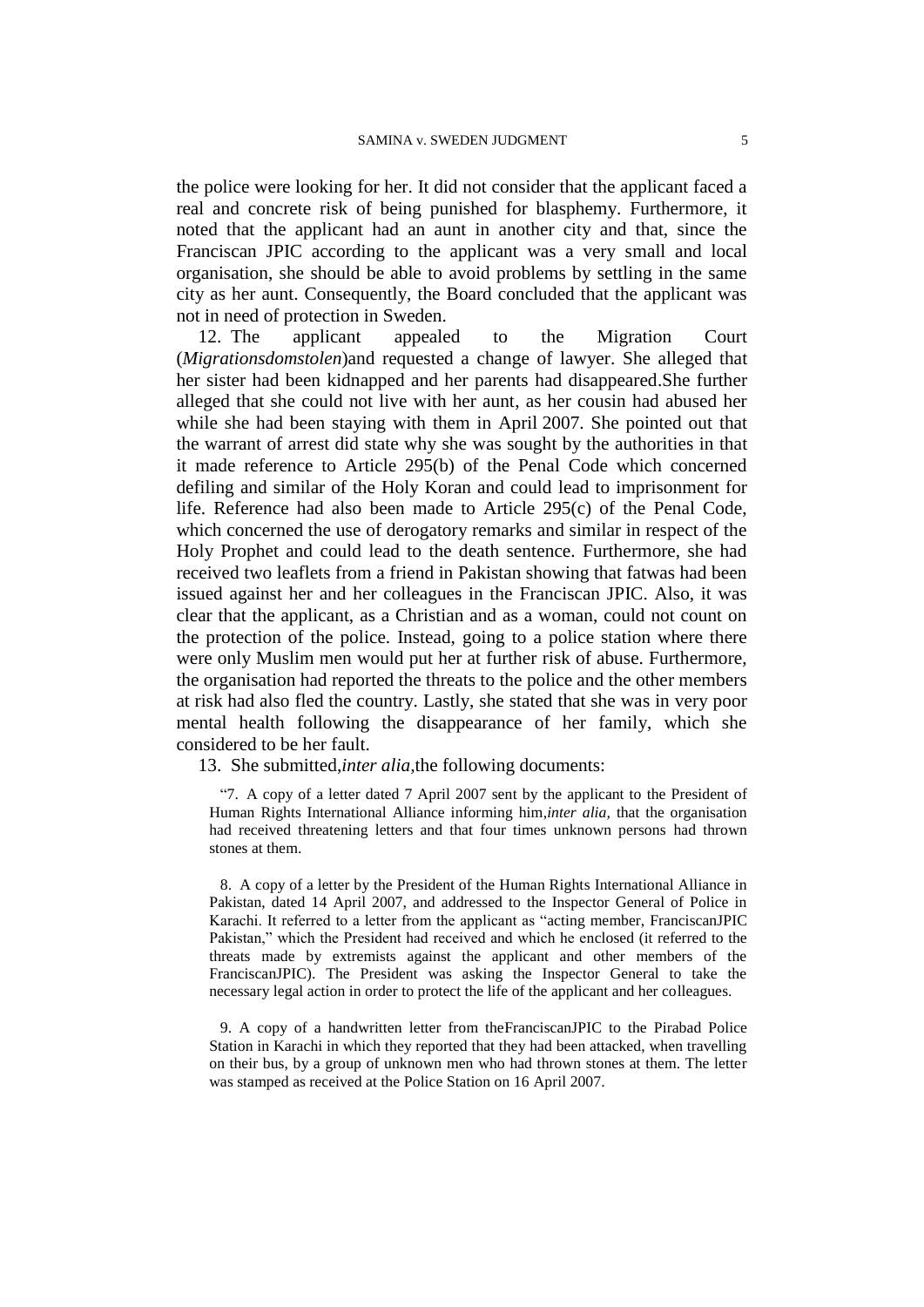10. A one-page leaflet in Arabic which, allegedly, was a fatwa issued by Mufhta Jamelo Rehman and in which the applicant and the other named members of the FranciscanJPIC were accused of having insulted Allah and the Prophet. They should therefore be killed in Jihad and the person who carried out this deed would be allowed into heaven. He requested all Muslims to join in this work of justice.

11. A one-page leaflet in Arabic which, allegedly, described how Muslims were insulted by other religions and stated that the applicant and other named members of the FranciscanJPIC had insulted the Koran and the Prophet. It requested the Pakistani Government to arrest the guilty parties immediately and to hang them. If not, it was all Muslims' duty to participate in Jihad against the infidels and to kill them.

12. A medical certificate by a physician in psychiatry dated 17 April 2008, which stated that the applicant had been treated at the clinic between 15 and 17 April 2008 for suicidal thoughts. According to the physician the applicant was suffering from serious depression and Post Traumatic Stress Disorder (PTSD), In particular, the applicant was worried about returning to Pakistan and her relatives in Pakistan. Some family members had fallen ill and her sisterhad been kidnapped.

13. A medical certificate, dated 28 October 2008, written by the same doctor as above. It stated that the applicant had been in treatment since December 2007. She had been committed to a closed psychiatric unit between 7 and 28 December 2007 because she had collapsed and had suffered from a serious mental disorder, including suicidal thoughts and depression. Due to her severe depression she had been treated with ECT (electric shocks). Since then she had been taking antidepressants and seeing a doctor every second month. In October 2008 she had been found still to be suffering from severe depression and she claimed to hear voices from her family and sometimes to see them in front of her."

14. On 8 October 2008 the applicant's request for a change of counsel was rejected by the Migration Court, notably because the case was almost ready for judgment and the acknowledged differences between counsel and the applicant could not justifya change of counsel. Leave to appeal against that decision was refused by the Migration Court of Appeal (*Migrationsöverdomstolen*) on 11November 2008.

15. On 19 May 2009 the Migration Court held an oral hearing during which the applicant was heard. Her appointed counsel was present, as well as anadviser. The applicant maintained that her parents had disappeared the day after they had reported the kidnapping of her sister to the police. When the applicant had learnedwhat had happened to her family, she was admitted to hospital.

16. By judgment of 4 June 2009 Migration Court found against the applicant. From the outset it considered that the written evidence submitted in the case was of low evidential value as the copies were of very poor quality and unclear. The leaflets allegedly containing fatwas issued against the applicant, for example, which were shown to the court in originals (documents nos. 10 and 11), could easily be produced and did not have much weight as evidence. Moreover, the applicant had not known how her father had obtained the alleged arrest warrant or the police report (FIR). As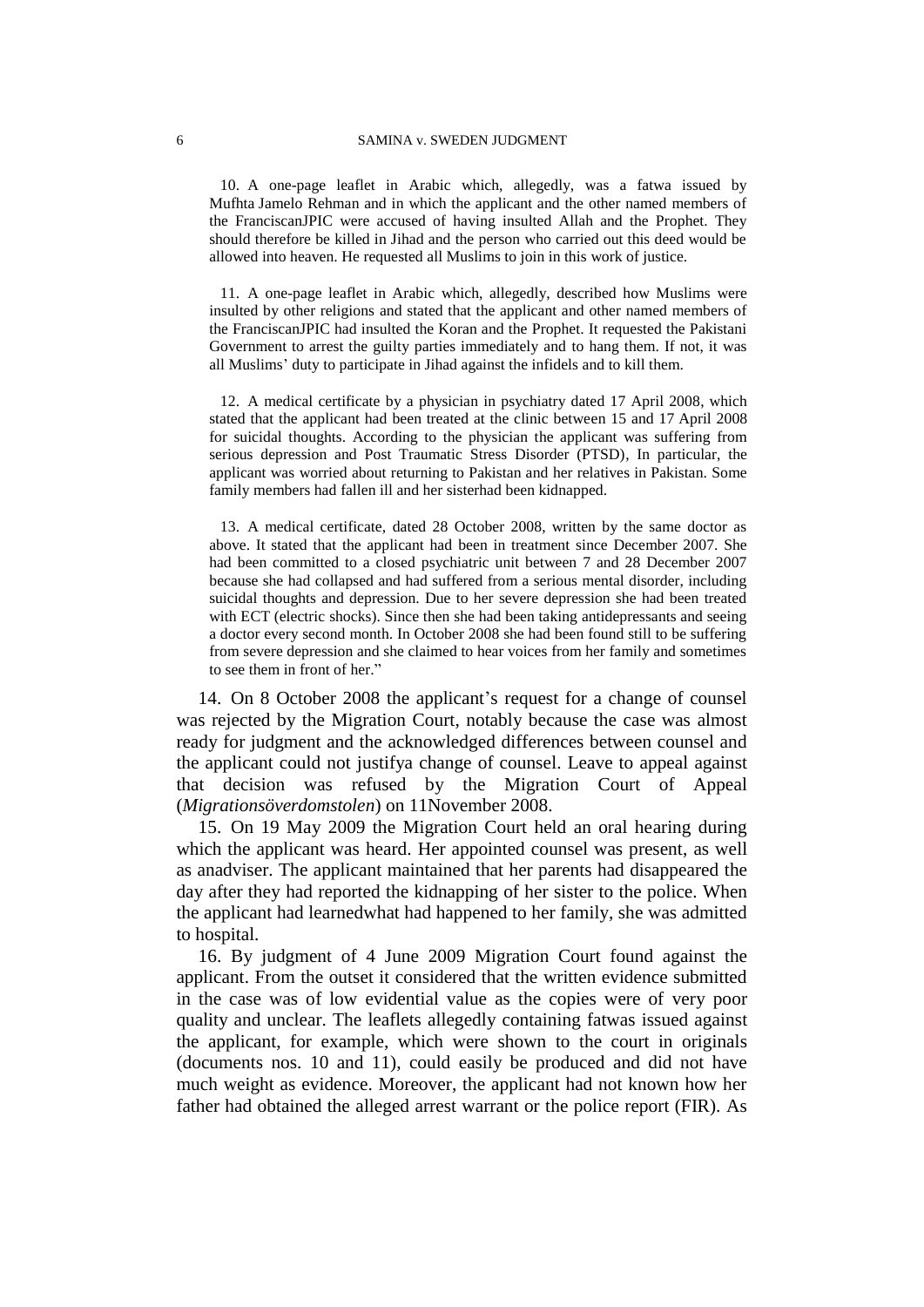concerned the applicant's credibility in general, the court found that her story had been vague and uncertain, in particular in respect of the content of the threats. She had claimed that her father had protected her from most of the threats arriving at the home by letter and telephone and, hence, she could not account for their content. She had also claimed that she did not know the identity of those who had threatened her. In the court's view, however, this was rather contradictory since these persons allegedly had stated their names in the FIR. It thus appeared odd that they would have made anonymous threats. Furthermore, in the FIR the persons had written that they had sought the applicant at her home with the purpose of killing her. However, the applicant had not mentioned this at all. Also, the court considered that the threat against the applicant appeared disproportionate having regard to the fact that she had not been a member of the organisation, just a volunteer, and that she had not held any prominent or official role. Allegedly, the organisation was very small and worked only locally. As concerned the applicant's family in Pakistan, the court noted that it was very unclear what had happened to them. In any event, it had not been substantiated that their alleged disappearance had anything to do with the threats against the applicant. Lastly, it considered that the applicant was suffering from poor mental health but that this was not life-threatening or so serious that it could justify the granting of asylum in Sweden.

17. The applicant appealed to the Migration Court of Appeal, relying on the same grounds as previously. She added that the President of the FranciscanJPIC had been granted asylum in Italy and that the Vice-President had been granted asylum in Canada.She submitted:

"14. A medical certificate dated 3 July 2009 issued by the physician in psychiatry mentioned in documents 12 and 13.He stated that the applicant was still under treatment at the out-patientpsychiatric unit and that she was suffering from an acute crisis reaction and a severely depressive period. He concluded that the applicant's mental state of health was fairly bad and that the risk for suicide was probably high."

18. Anew the applicant requested a change of counsel, which was refused by the Migration Court of Appeal on 15 July 2009.

19. On 22 September 2009 the Migration Court of Appeal refused leave to appeal on the merits.

## **B. Subsequent events and proceedings before the Court**

20. On 26 October 2009, upon request by the applicant, the Court applied Rule 39 of the Rules of Court until further notice.

21. Before the Court the applicant submitted:

"15. A letter from Rt. Rev Sadiq Daniel, Bishop of Karachi, dated 28 April 2009, stating that the Bishop had made enquiries about the applicant's family but that all of them had been missing since the last week of November 2007. They were not at their home address and the local police had refused to cooperate in finding them."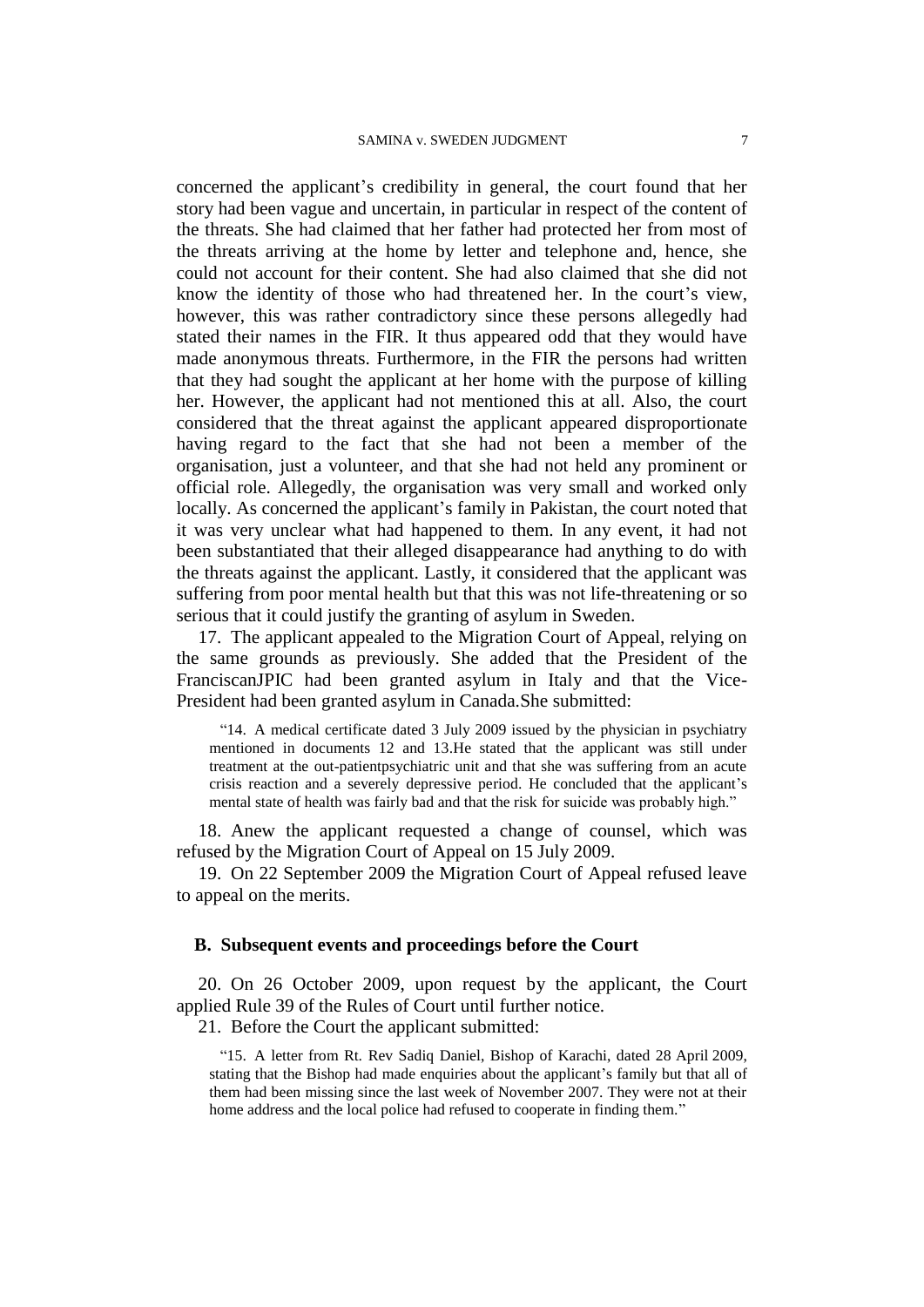22. The Government requested assistance from the Swedish Embassy in Islamabad, which in return requested assistance from,*inter alia,*the Nordic Liaison Officein Islamabadin order to verify the authenticity of some of the documents submitted by the applicant. As to the copy of the FIR no. 65/2007 (document no. 1), an officer from the Nordic Police Liaison Office visited the police station in Gulshan Iqbal in Karachi. Without supplying background information,the police registrar at the above police station was asked to show FIR no. 65/2007, which he did. It related to a theft from a computer shop lodged at the police station on 4February2007 under Pakistani Penal Code 392 and 394.

23. The registrar of the police station provided a copy of a stamped FIR 65/2007in Urdu. It was translated as follows:

"16. FIRno. 65/2007 was the first information report regarding a crime and included a signed statement by the person reporting it to the police. The report was issued at the Gulshan Iqbal police station, district GulshanIqbalTown. The person reporting to the police, Mr. Touseef Ali, reported on 4 February 2007, an armed robbery committed by four unknown persons. The robbery had occurred earlier that day at the Playdium Computer Game Centre, where Mr. Ali worked. The thieves stole mobile phones and cash from people at the centre. They also stole a car which was parked outside thecentre. The report is signed by the policeman who issued the report. Legal reference of the crime is made to rule 392-34 of the Pakistani Constitution."

24. The office of the Judicial Magistrate XII was also visited for the purpose of verification of the alleged summons and the arrest warrant (documents nos. 2 and 3). The total number of cases registered with the office for the year 2007 was 249. Case number 315/07 does therefore not exist and there are no records at the Office of the Judicial Magistrate XII of the summons or of the arrest warrant. Furthermore, no arrest warrant was issued by the office in the name of the applicant and others on 20June2007.

25. The Office of the Judicial Magistrate XII stated that the text on the copied stamps on the two documents (documents nos. 2 and 3) was false. The text of the genuine, round stamps should read "Court of Civil/Judge Judicial Magistrate - XII Karachi - East", whereas the round stamp seen on the alleged summons and arrest warrantreads "Court of XII. Judicial Magistrate First Class Karachi East". As regards the second stamp on the alleged arrest warrant, the text of the genuine stamp underneath the initials of the magistrate should read "Civil Judge, Judicial Magistrate XII, Karachi-East", whereas the stamp on the alleged warrant read "Judicial Magistrate First Class Court No. XII, Karachi East". Finally, the Office of the Judicial Magistrate XII stated that the signature onthe documents was not recognised.

26. The address provided by the applicant in her asylum application as being her home address, where she had lived with her parents until shortly before leaving Pakistan, was also visited by a contact person from the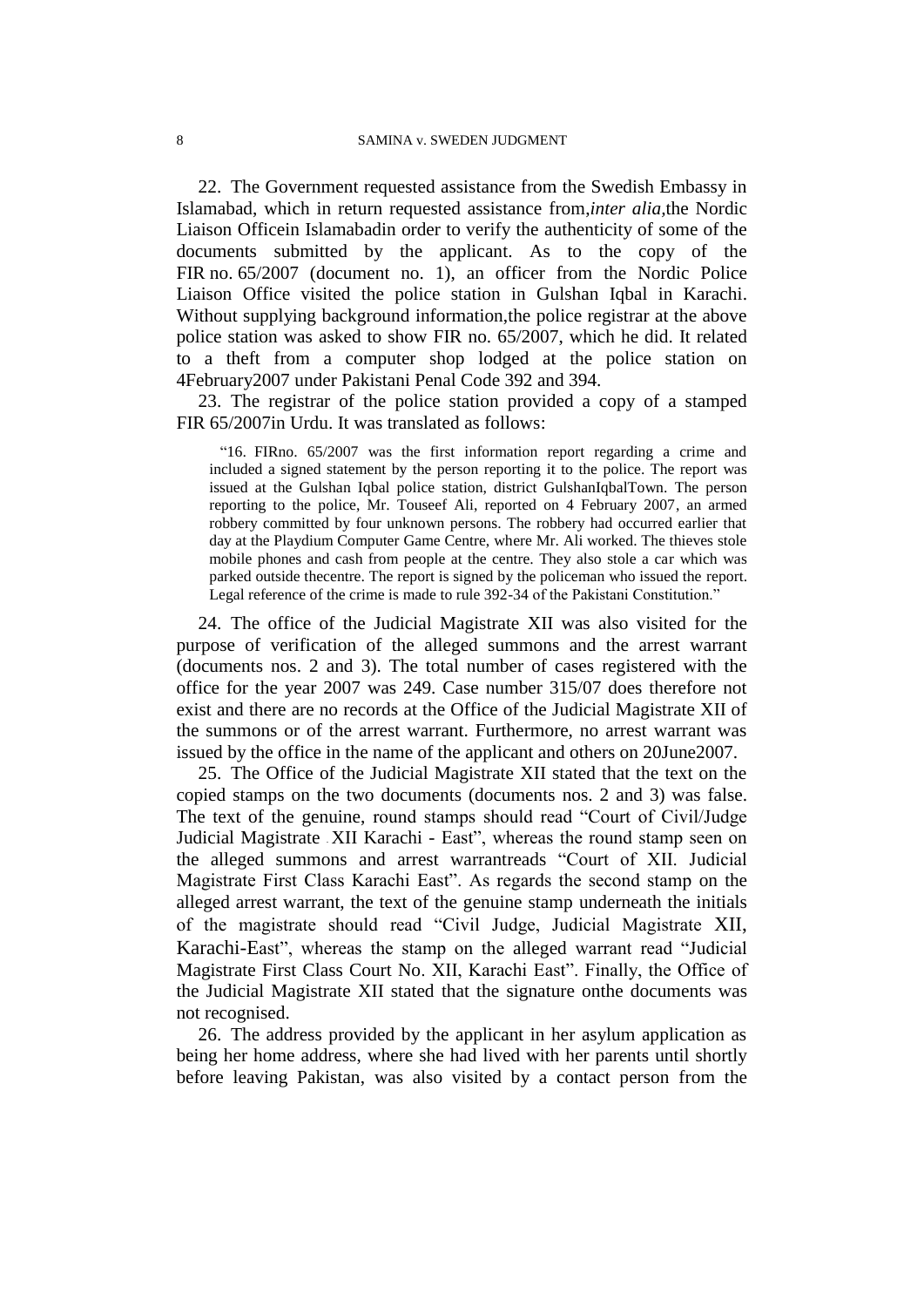Nordic Police Liaison Office. The family still residedthere and there was no indication that they had disappeared.

## II. RELEVANT DOMESTIC LAW AND PRACTICE

27. The basic provisions applicable in the present case, concerning the right of aliens to enter and to remain inSweden, are laid down in the Aliens Act (*Utlänningslagen*, 2005:716 – hereafter referred to as "the Aliens Act"), as amended on 1 January 2010 and described *inter alia* in *N. v. Sweden*, no. 23505/09, § 29-33, 20 July 2010.

## III. RELEVANT INFORMATION ON PAKISTAN

28. The US Department of State "2009 Human Rights Report: Pakistan", of 11March 2010, stated among other things:

#### "Arrest Procedures and Treatment While in Detention

A First Information Report (FIR) is the legal basis for any arrest. Police may initiate FIRs when complainants offer reasonable proof a crime was committed. A FIR allows police to detain a named suspect for 24 hours, after which only a magistrate can order detention for an additional 14 days, if police show such detention is material to the investigation. In practice authorities did not observe fully these limits on detention. Authorities frequently issued FIRs without supporting evidence to harass or intimidate detainees, or did not issue them when adequate evidence was provided unless the complainant paid a bribe. Police sometimes detained individuals arbitrarily without charge or on false charges to extort payment for their release. Police also detained relatives of wanted individuals to compel suspects to surrender.

...

#### Freedom of Religion

The constitution states that adequate provisions shall be made for minorities to profess and practise their religions freely, but the Government limited freedom of religion in practice. Islam is the state religion, and the constitution requires that laws be consistent with Islam. The Federal Shariat court ensures that laws are consistent with Shari'a. All citizens are subject to the blasphemy laws. Freedom of speech is constitutionally subject to "any reasonable restrictions imposed by law in the interest of the glory of Islam".

According to the HRCP (Human Rights Commission of Pakistan) there was an increase in cases of violence against minorities during the year. Reprisals and threats of reprisals against suspected converts from Islam occurred. Members of religious minorities were subject to violence and harassment, and at times police refused to prevent such actions or charge persons who committed them, leading to an atmosphere of impunity. The constitution stipulates that the president and the prime minister must be Muslim. The prime minister, federal ministers, and ministers of state, as well as elected members of the Senate and National Assembly (including non-Muslims), must take an oath to "strive to preserve the Islamic ideology", the basis for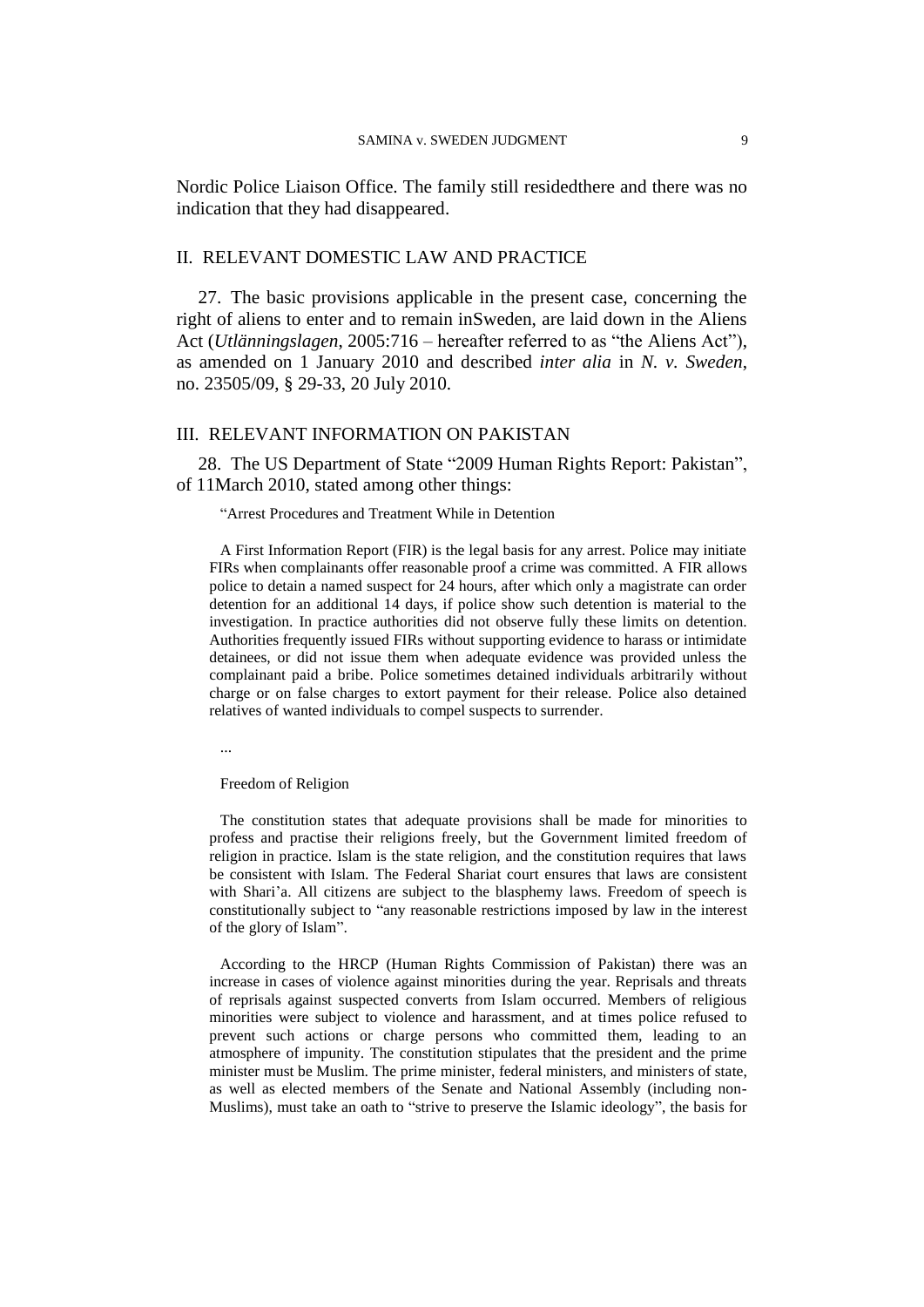the creation of the country.Religious groups must be approved and registered; there were no reports that the government refused to register any group.

The penal code calls for the death sentence or life imprisonment for anyone who blasphemes the Prophet Muhammad. The law provides for life imprisonment for desecrating the Koran and up to 10 years in prison for insulting another's religious beliefs with the intent to offend religious feelings. The latter penalty was used only against those who allegedly insulted the Prophet Muhammad.

On January 22 [2009], police arrested Hector Aleem, the country director of a Christian human rights NGO, after a member of a militant Islamic organization accused him of sending a blasphemous text message from his cell phone. Although the blasphemy charges were dropped after evidence showed the text message was not sent from Aleem's cell phone, the charges of abetting blasphemy stood. A judge denied bail on April 30 and remanded Aleem in custody "for his own protection" after a religious extremist lawyer threatened his life in a court hearing... At the end of the year, Aleem remained in jail awaiting trial on charges of abetting blasphemy.

...

On December 14 [2009], a local court acquitted and freed Christian Gulsher Masih and his daughter, Sandal Gulsher. They had been detained in October 2008 in Faisalabad after the father was accused of desecrating the Koran. ..."

29. The Country of Origin Information (COI) Report produced by the United Kingdom Border Agency on 17 January 2011 stated among other things:

"19. FREEDOM OF RELIGION

...

19.09 The USSD IRF Report 2010 (the US Department of State's *International Religious Freedom Report 2010)* observed that:

Approximately 95 percent of the population is Muslim (75 percent Sunni, 25 percent Shia). Groups composing 5 percent of the population or less include Hindus, Christians, Parsis/Zoroastrians, Baha'is, Sikhs, Buddhists, Ahmadis, and others...

19.18 The PHRG (Parliamentary Human Rights Group) Report 2010 stated that "The State of Pakistan is failing at all levels to address the problem of malicious complaints of violations of the blasphemy law being pursued against Ahmadis and Christians, as well as members of other religious communities.

...

19.20 The HRCP Report 2009 noted that "In 2009, a total of 41 complaints of blasphemy were registered by the police. Some 37 Ahmedis were booked under blasphemy laws and 57 Ahmedis were charged under Ahmedi-specific laws. However, many cases were registered against Muslims as the rival sects of Islam

...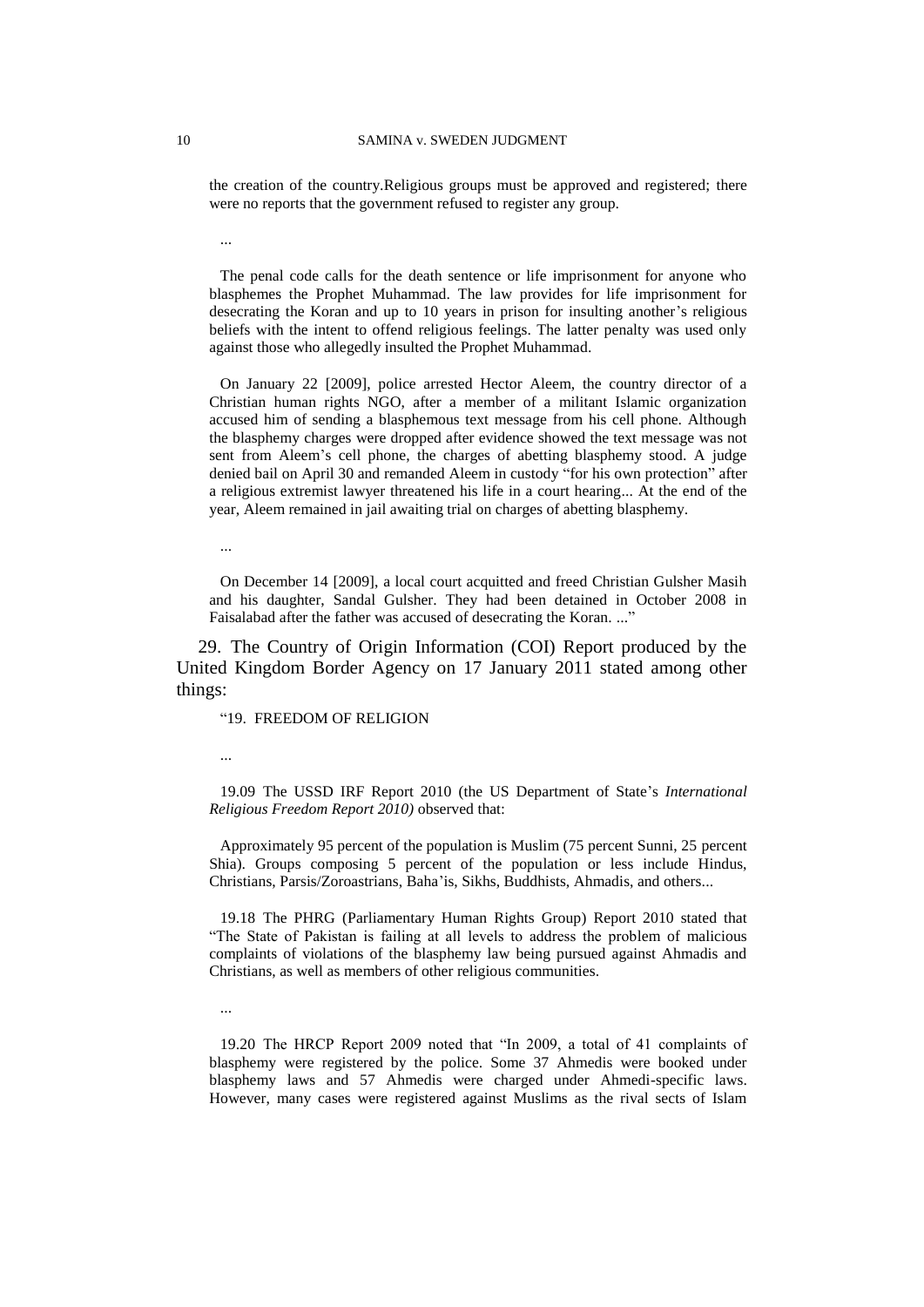increasingly used the blasphemy law against each other... The HRCP Report gave a number of accounts of blasphemy cases filed during 2009.

19.21 The Freedom House special report *Policing Belief: The Impact of Blasphemy Laws on Human Rights*, published October 2010, noted that "According to data compiled by nongovernmental organizations (NGOs) and cited by the U.S. State Department, a total of 695 people were accused of blasphemy in Pakistan between 1986 and April 2006. Of those, 362 were Muslims, 239 were Ahmadis, 86 were Christians, and 10 were Hindus. The Pakistani daily newspaper *Dawn* has reported that some 5,000 cases were registered between 1984 to 2004, and 964 people were charged with blasphemy.

19.22 The AHRC (Asian Human Rights Commission)Report 2009 provided slightly different data and noted that "According to data collected by the National Commission for Justice and Peace (NCJP), at least 964 persons were alleged under these anti-blasphemy clauses from 1986 to August 2009, while over 30 persons were killed extra-judicially by the angry mob or by individuals.

19.23 According to the National Commission for Justice and Peace (NCJP), at least 112 cases were registered under the blasphemy laws during 2009. "Of the 112 persons, 57 were identified as Ahmadis, 47 Muslims, and eight Christians. A total of 1,032 persons have been charged under the blasphemy laws between 1987 and  $2009...$ "

### 30. As to mental health, the COI report went on:

"26.26 The HRCP Report 2009 recorded that "According to an expert every fifth person in the country suffers from some kind of psychological disease. The most common form of mental ailment is depression. Social behaviour creates hurdles in curing psychological diseases because people generally shy away from consulting doctors lest they attract stigma. There are only 400 qualified psychologists to handle the rapidly growing number of psychiatric cases in the country.

26.27 The World Health Organisation's Mental Health Atlas 2005 for Pakistan stated that:

The primary sources of mental health financing in descending order are: out of pocket expenditure by the patient or family, tax based, social insurance and private insurances. The country has disability benefits for persons with mental disorders. Disability benefit is paid to individuals who are not able to work due to mental illness. Mental health is a part of primary health care system. Actual treatment of severe mental disorders is available at the primary level. The programme has initially started in Punjab, the largest province, in 1985 and is being extended to others over the years.There are many residential and day-care facilities, especially for people with learning disabilities providing social, vocational and educational activities. Regular training of primary care professionals is carried out in the field of mental health. Training programmes have started in the province of Punjab as a part of in-service training for primary care personnel. Till now, approximately 2000 primary care physicians and 42 000 primary care workers have been trained. Community activists from NGOs (e.g. National Rural Support Programme (NRSP) are also being trained. Though there are training programmes for physicians, nurses and psychologists, there are no such facilities for social workers. Mental health training has been included in the programme of the District Health Development Centres.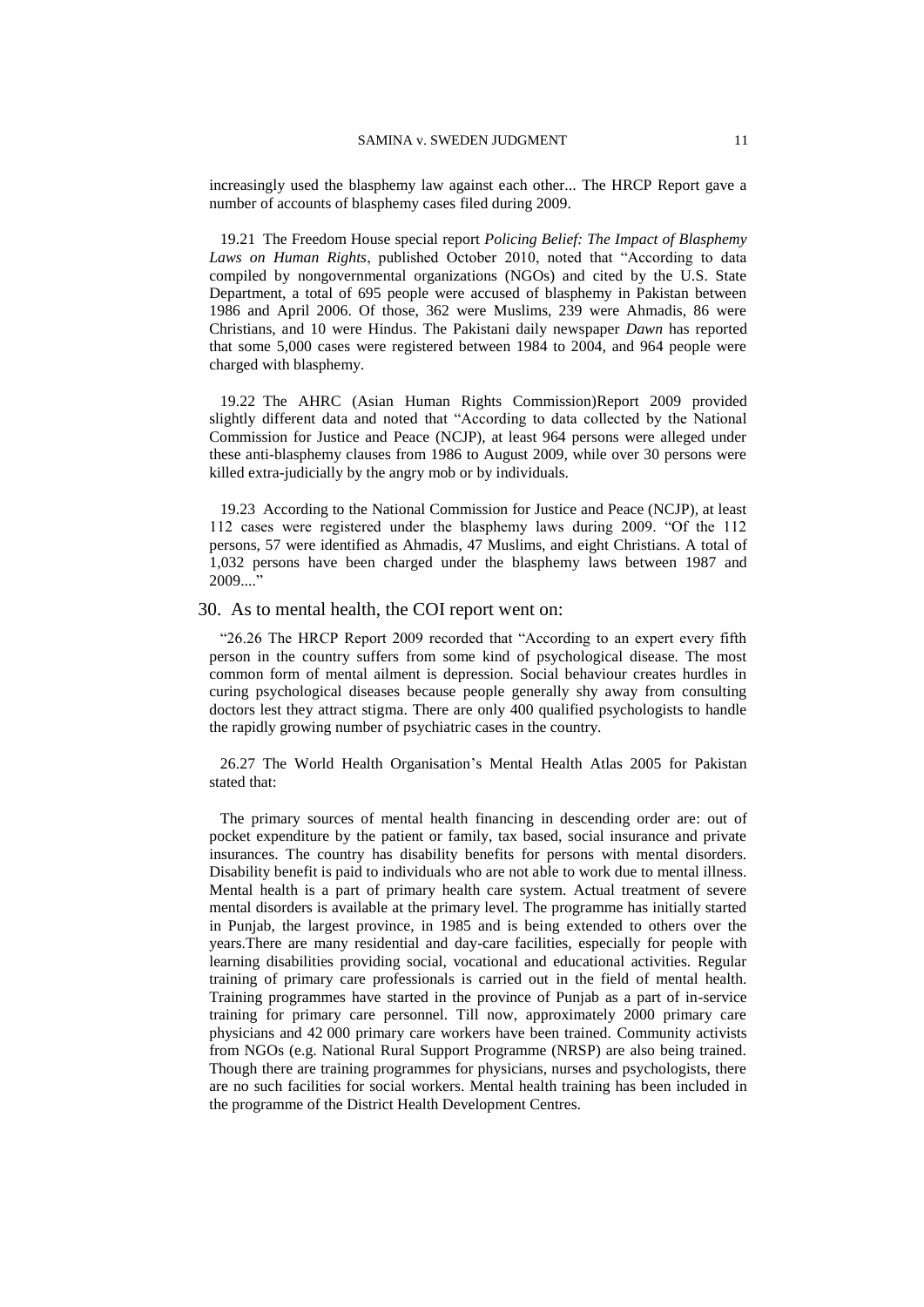The Institute of Psychiatry,RawalpindiMedicalCollege, was the first WHO collaborating Centre-EMR and is acting as a resource centre at national and regional level for training, services information system and research. Multiple training manuals for primary health care physicians, paramedics, community workers and teachers have been developed. In an additional training package on counselling skills for health professionals, a package for rehabilitation of mentally ill has been developed... There are community care facilities for patients with mental disorders. ..More than 78 junior psychiatrists have been trained in community mental health to act as resource persons in the development of programmes in their areas. The National Steering Committee evaluates the quality of care delivery on a regular basis.

**...**

26.29 The Mental Health Atlas listed the following therapeutic drugs as generally being available at the primary health care level of the country: carbamazepine, phenobarbital, chlorpromazine, diazepam, haloperidol; imipramine (is supplied instead of amitriptylline); and procyclidine."

## THE LAW

## I. ALLEGED VIOLATION OF ARTICLES2AND 3 OF THE **CONVENTION**

31. The applicant complained that an implementation of the deportation order to return her to Pakistan would be in violation of Articles 2 and 3 of the Convention, which in so far as relevant read as follows:

#### **Article 2**

"1. Everyone's right to life shall be protected by law. No one shall be deprived of his life intentionally save in the execution of a sentence of a court following his conviction of a crime for which this penalty is provided by law".

#### **Article 3**

"No one shall be subjected to torture or to inhuman or degrading treatment or punishment."

32. The Government contested that argument.

#### **A. Admissibility**

33. The Court finds that it is more appropriate to deal with the complaint under Article 2 in the context of its examination of the related complaint under Article 3 and will proceed on this basis (see *NA. v. the United*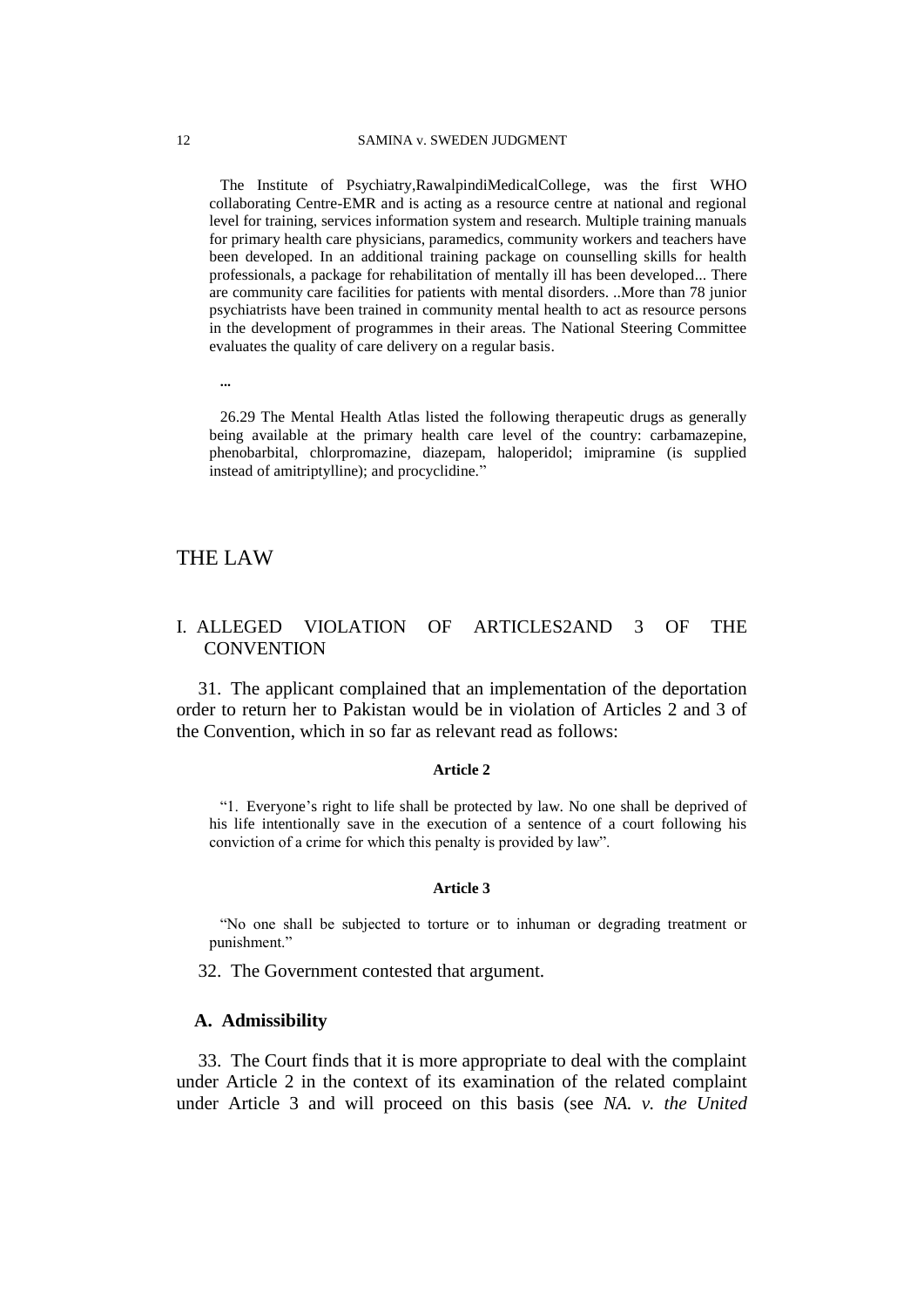*Kingdom*, no. 25904/07, § 95, 17 July 2008). It notes that the complaint is not manifestly ill-founded within the meaning of Article 35 § 3 (a) of the Convention. It further notes that it is not inadmissible on any other grounds. It must therefore be declared admissible.

## **B. Merits**

## *1. The applicant*

34. The applicant maintained that the general situation in Pakistan was serious and that notably single women and religious minorities were threatened. The Pakistani Government could not provide those groups adequate protection; on the contrary they approved of blasphemy laws being used against them.

35. As to her individual situation, referring to the documents submitted before the national authorities, the applicant alleged that due to her activities for the Christian organisation Franciscan Justice, Peace and Integrity of Creation Commission, both the Pakistani authorities and religious fundamentalists were looking for her. Thus, if deported from Sweden to Pakistan, she would face a real risk of being imprisoned, tortured and perhaps executed on charges of blasphemy.

36. As regards the fact that the Government had found another FIR at the Gulshan-e-Iqbal police station with no. 65/2007, which concerned theft from a computer shop, the applicant claimed that it was possible that two reports had received the same number by mistake.

37. Referring to her poor mental health and the fact that most mental health services in Pakistanwere private, the applicant maintained that she would not be able to afford treatment upon return to Pakistan.

38. Finally, the applicant contended that she would be in an extremely vulnerable situation if deported to her home country as she was a single woman with no family to stay with. Her sister had been kidnapped and her parents had disappeared the following day. The only remaining family was her aunt and cousin, but the applicant could not live with them as, allegedly,the cousin had abused her sexually several times when the applicant had stayed there before leaving Pakistan in April 2007.

## *2. The Government*

39. From the outset, the Governmentpointed out that the situation in Pakistan was not such that there was a general need to protect asylum seekers or notably Christian asylum seekers from that country.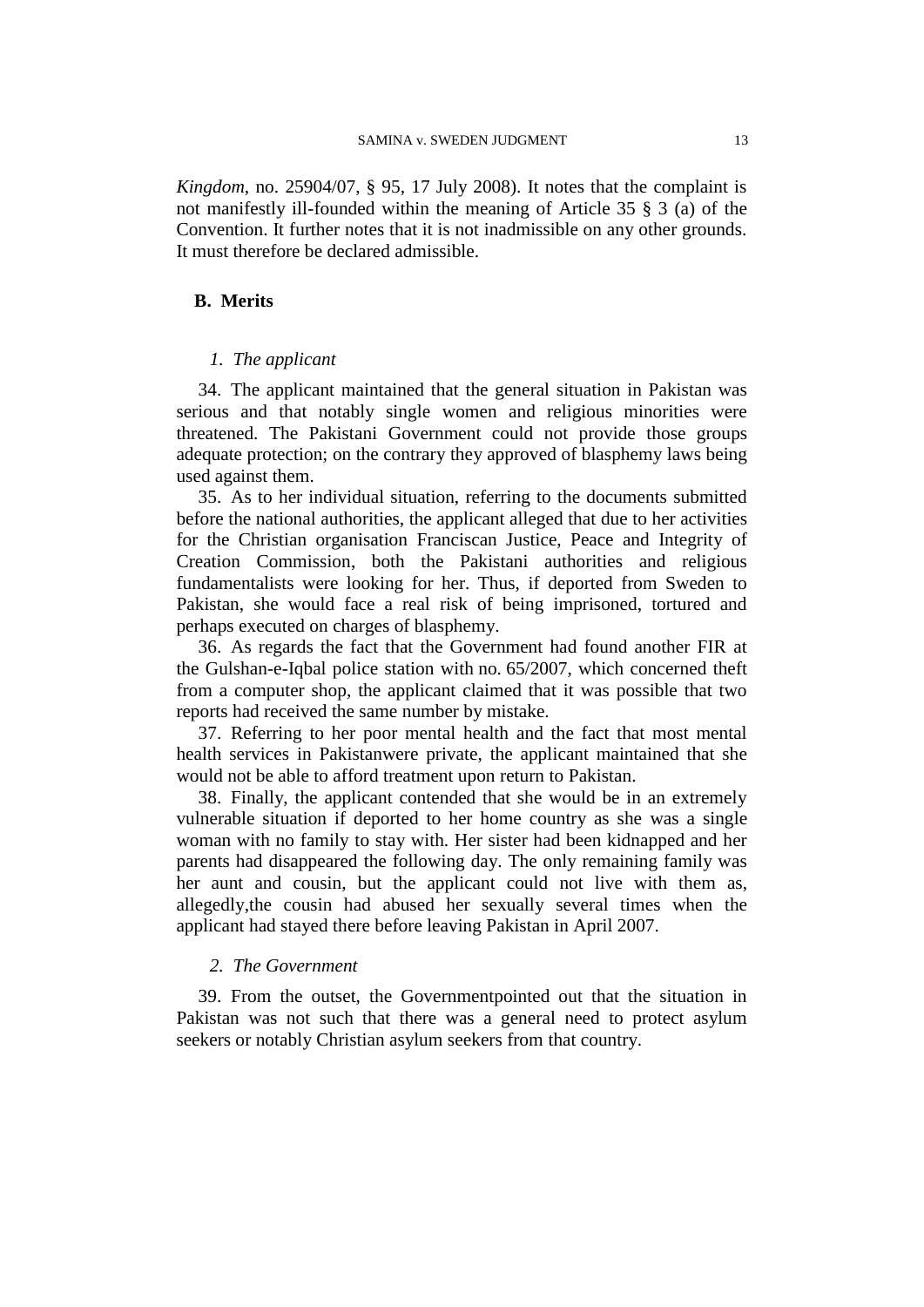40. Moreover, as to the applicant, there was no indication that she would risk treatment in violation of Article 3 of the Convention upon return to Pakistan due to her voluntary activities for the Franciscan Justice, Peace and Integrity of Creation Commissionalmost three years before or due to accusations against her regarding blasphemy.

41. The Government referred to the findings of the Migration Board and the Migration Court. It also reiterated the recent findingsby the Swedish Embassy in Islamabad via the Nordic Liaison Office as to FIR65/2007, the arrest warrant and the summons (documents nos. 1, 2 and 3) submitted by the applicant in support of her allegation that she had been accused of blasphemy by religious fundamentalists and the authorities. The FIR 65/2007 obtained by the Nordic Liaison Officer from the registrar at the Gulshan-e-Iqbal police station(document no. 16) related to a completely different crime at a different time and at a different location to the alleged FIR 65/2007 submitted by the applicant, and there was no plausible explanation why the same police station should have used the same FIR number in two different cases by mistake and not shown the one allegedly concerning the applicant to the Nordic Liaison Officer at his request. Moreover, the visit to the office of the Judicial Magistrate XII revealed that case number 315/07 did not exist; that there were no records at the Office of the Judicial Magistrate XII of the alleged summons and arrest warrant submitted by the applicant;and that there was no arrest warrant issued by the office in the name of the applicant and others on 20June 2007. The Government therefore concluded that the said documents submitted by the applicant were not authentic and that she had failed to substantiate that she had been accused of blasphemy by religious fundamentalists and the Pakistani authorities.The finding by the Swedish Embassy in Islamabad via the Nordic Liaison Office thus confirmed the findings of the Migration Board and the Migration Courtthat the written evidence submitted by the applicant in the case was of very low evidential value and that there was reason to question her general credibility.

42. The Government also submitted that the applicant had failed to substantiate that deportation to Pakistan would be contrary to Article 3due to her poor mental health. There were no indications that her health had deteriorated or that she had been subject to compulsory psychiatric care since December 2007 or that the applicant would not be able to receive treatment in Pakistan. Moreover, the Government noted that the applicant's suicide attempts and the compulsory psychiatric care took place following the decision by the Migration Board on 21 November 2007 to reject the applicant's request for asylum and that the medical records and certificates further showed that her mental ill-health was related thereto and to the uncertainties about her future.

43. Finally, the Government pointed out that there was no indication that the applicant's sister or parents haddisappeared or that they were persecuted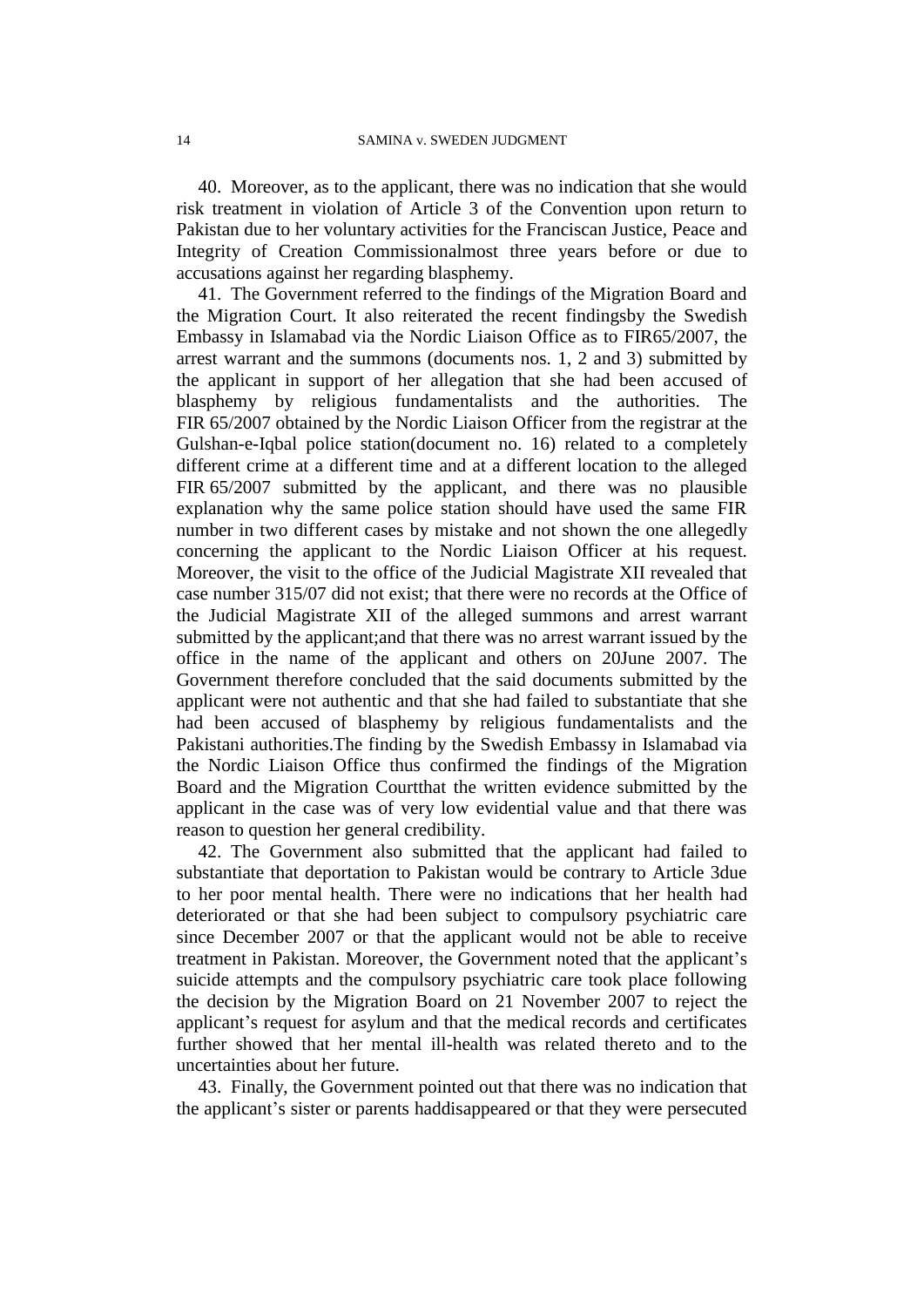due to the applicant's religious affiliation. The Government emphasised that the Swedish Embassy's contact person hadrecently visited the address stated by the applicant in her asylum application as being her home address, and it turned out that the applicant's family had lived there for ten years and still resided at that address. It had thus been established that the applicant's allegation was false.

## *3. The Court*

### **(a) General principles**

44. The Contracting States have the right as a matter of international law and subject to their treaty obligations, including the Convention, to control the entry, residence and expulsion of aliens (*Üner v.the Netherlands* [GC], no. 46410/99, § 54, ECHR 2006-....; *Abdulaziz, Cabales and Balkandali v. the United Kingdom*, judgment of 28 May 1985, Series A no. 94, p. 34, § 67, *Boujlifa v. France*, judgment of 21 October 1997, *Reports* 1997-VI, p. 2264, § 42).

45. However, expulsion by a ContractingState may give rise to an issue under Article 3, and hence engage the responsibility of that State under the Convention, where substantial grounds have been shown for believing that the person concerned, if deported, faces a real risk of being subjected to treatment contrary to Article 3. In such a case, Article 3 implies an obligation not to deport the person in question to that country (*Saadi v. Italy* [GC], no. 37201/06, § 125, 28 February 2008).

46. The assessment of whether there are substantial grounds for believing that the applicant faces such a real risk inevitably requires that the Court assess the conditions in the receiving country against the standards of Article 3 of the Convention (*Mamatkulov and Askarov v. Turkey* [GC], nos. 46827/99 and 46951/99, § 67, ECHR 2005-I). These standards imply that the ill-treatment the applicant alleges he will face if returned must attain a minimum level of severity if it is to fall within the scope of Article 3. The assessment of this is relative, depending on all the circumstances of the case (*Hilal v. the United Kingdom*, no. 45276/99, § 60, ECHR 2001-II). Owing to the absolute character of the right guaranteed, Article 3 of the Convention may also apply where the danger emanates from persons or groups of persons who are not public officials. However, it must be shown that the risk is real and that the authorities of the receiving State are not able to obviate the risk by providing appropriate protection (*H.L.R. v. France*, judgment of 29 April 1997, *Reports* 1997-III, § 40).

47. The assessment of the existence of a real risk must necessarily be a rigorous one (see *Chahal v. the United Kingdom*, judgment of 15November1996, *Reports* 1996-V, §96; and *Saadi v. Italy*, cited above, §128). It is in principle for the applicant to adduce evidence capable of proving that there are substantial grounds for believing that, if the measure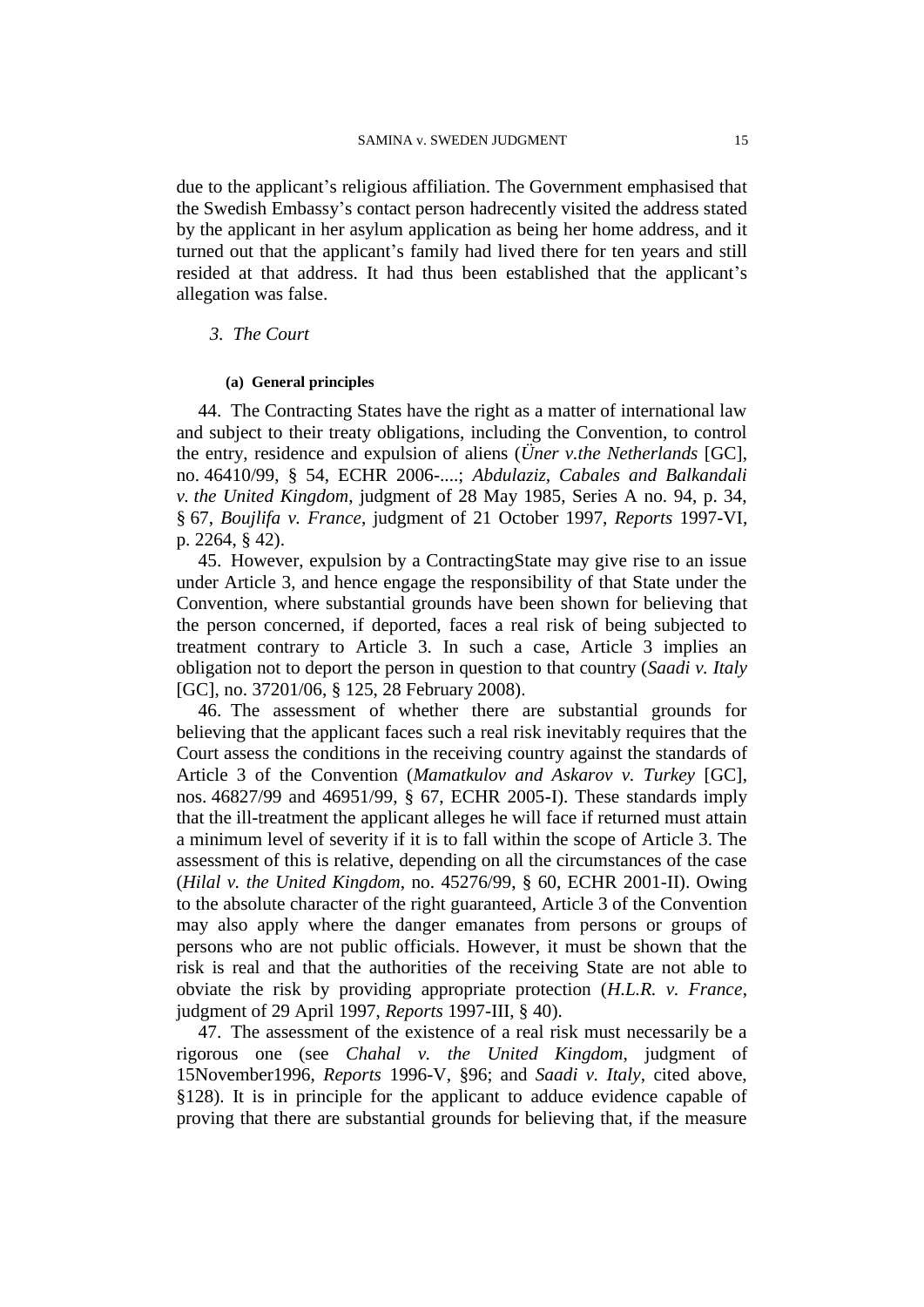complained of were to be implemented, he would be exposed to a real risk of being subjected to treatment contrary to Article 3 (see *N. v. Finland*, no.38885/02, § 167, 26 July 2005). The Court acknowledges that, owing to the special situation in which asylum seekers often find themselves, it is frequently necessary to give them the benefit of the doubt when it comes to assessing the credibility of their statements and the documents submitted in support thereof. However, when information is presented which gives strong reasons to question the veracity of an asylum seeker's submissions, the individual must provide a satisfactory explanation for the alleged discrepancies (see, among other authorities, *N. v. Sweden*, no. 23505/09, § 53, 20 July 2010 and *Collins and Akasiebie v. Sweden* (dec.), no. 23944/05, 8March2007).

48. In cases concerning the expulsion of asylum seekers, the Court does notitselfexamine the actual asylum applications or verify how the States honour their obligations under the Geneva Convention. It must be satisfied, though, that the assessment made by the authorities of the Contracting State is adequate and sufficiently supported by domestic materials as well as by materials originating from other reliable and objective sources such as, for instance, other Contracting or non-Contracting States, agencies of the United Nations and reputable non-governmental organisations (see, *NA. v. the United Kingdom*, cited above, § 119).

49. Aliens who are subject to expulsion cannot, in principle, claim any entitlement to remain in the territory of a ContractingState in order to continue to benefit from medical, social or other forms of assistance and services provided by the expelling State. The fact that the applicant's circumstances, including his life expectancy, would be significantly reduced if he were to be removed from the ContractingState is not sufficient in itself to give rise to breach of Article 3. The decision to remove an alien who is suffering from a serious mental or physical illness to a country where the facilities for the treatment of that illness are inferior to those available in the ContractingState may raise an issue under Article 3, but only in a very exceptional case, where the humanitarian grounds against the removal are compelling.In the *D.* case [*D. v. the United Kingdom*, application no. 30240/96, Commission's report of 15 October 1996] the very exceptional circumstances were that the applicant was critically ill and appeared to be close to death, could not be guaranteed any nursing or medical care in his country of origin and had no family there willing or able to care for him or provide him with even a basic level of food, shelter or social support.(see, *N.v. the United Kingdom* [GC], no. 26565/05, § 42, 27 May 2008).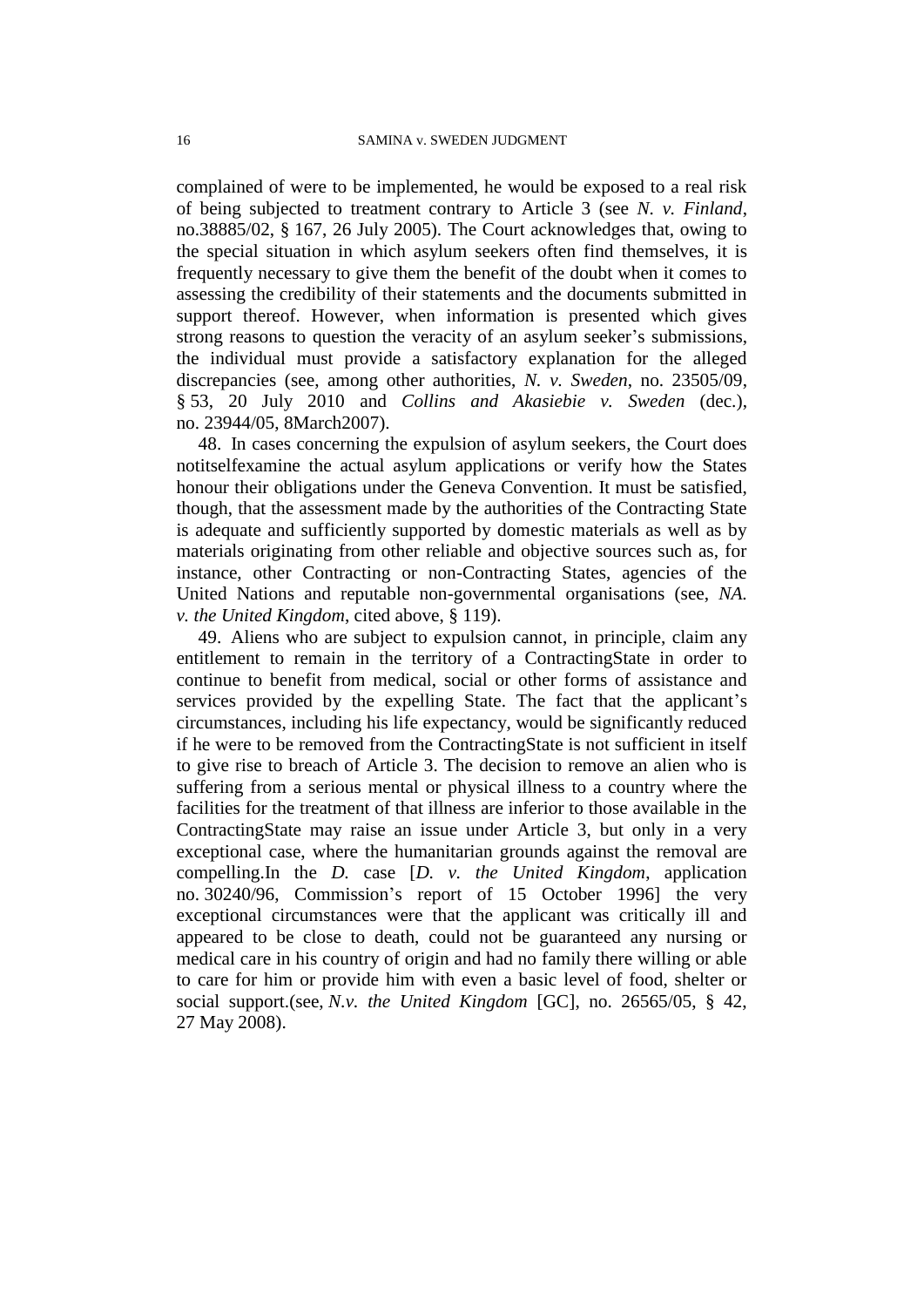### **(b) The general situation in Pakistan**

50. The Court considers there are no indications that the situation in Pakistanis sufficiently serious to conclude that the return of the applicant thereto would constitute, in itself, a violation of Article 3 of the Convention.

### **(c) The applicant's case**

### *(i) Persecution by religious fundamentalists and charges of blasphemy*

51. Turning to the applicant's individual situation,she claimed that both the Pakistani authorities and religious fundamentalistswere looking for her and that she would face a real risk of being imprisoned, tortured and perhaps executed on charges of blasphemy upon return. In support thereof she referred essentially to the following:

*52.* In March 2007, when the applicant was thirty-six years old, due to her work as a volunteer in her free time for the Franciscan JPIC, she and some of the members of the organisation had been threatened and harassed through letters and text messages to their mobile phones. According to the applicant, her father had destroyed the five or six letters which had come to their home and she had only read one of them. She had read three text messages and thereafter disposed of her SIM card. The applicant did not know who had sent the threats and could not describe in detail what the threats were about. Moreover, on 27March 2007, when travelling on the organisation's minibus with the President, Vice-President and two other members, they had been stopped and three or four fundamentalists on motorbikes, who accused the group of blasphemy against Islam, had attempted to assault them. The group had succeeded in escaping their assailants. The President of the organisation reported the incident to the police. The applicant submitted copies of certificates/letters from April 2007 (documents nos. 4, 5 and 6) which confirmed her statement. In its decision of 21 November 2007 the Migration Board considered that the applicant had given a rather vague and unclear account, which in large parts had been based on information from her father. It did not find that the documents substantiated that she personally had been the victim of threats and harassment.

53. The applicant also submitted copies of a police report or a so-called first information report, FIR65/2007, an arrest warrant and a summons (documents nos. 1, 2 and 3), which her father had sent to her after she had arrived in Sweden. The Migration Board questioned whether the police report was genuine. It noted,*inter alia,*that according to the translation of the FIR the persons allegedly reporting the applicant and others to the police had also stated that they had threatened and assaulted the applicant and other members of the organisation, which the Migration Board found rather odd, since making threats and assaulting someone were also crimes in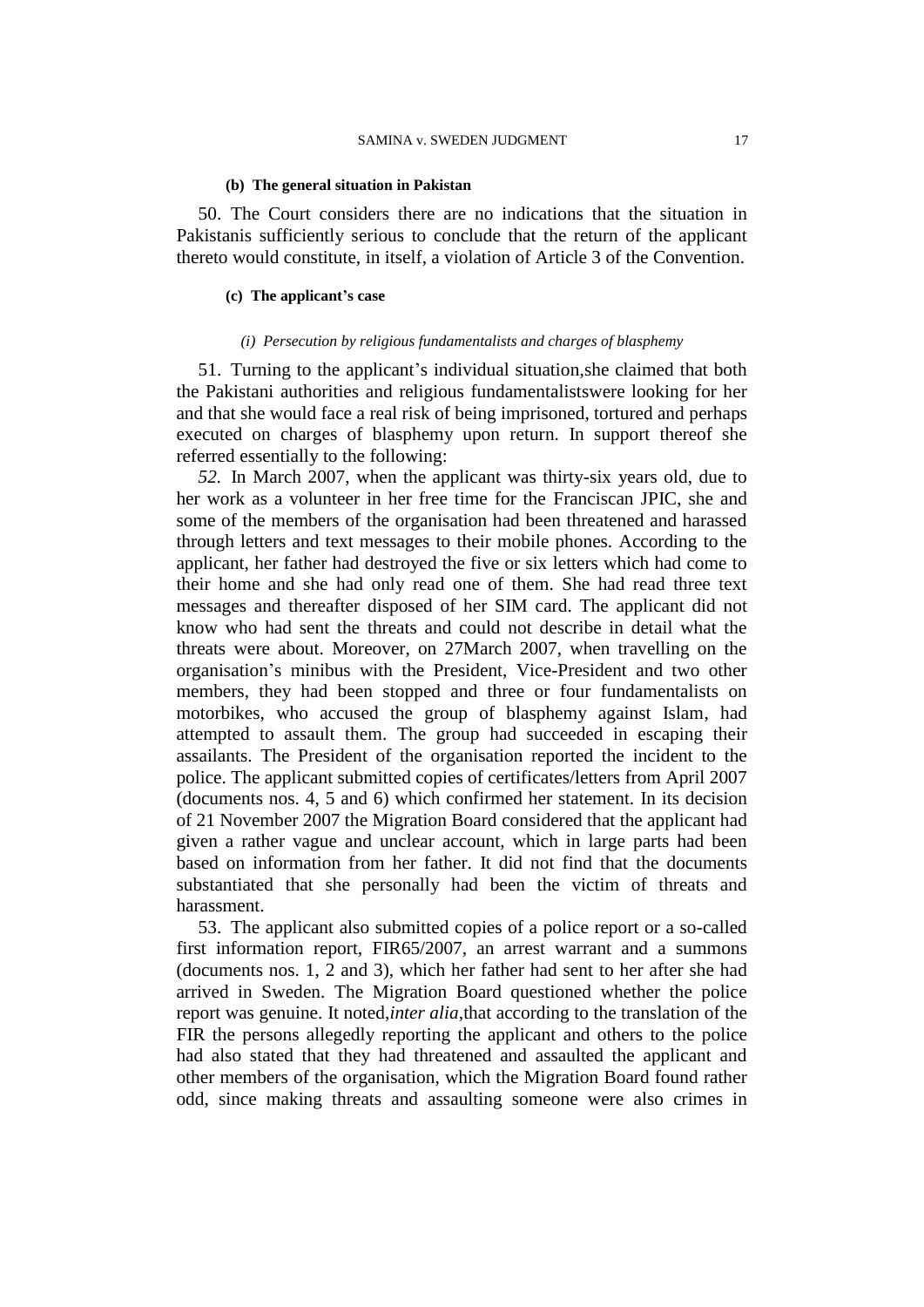Pakistan. It also found it remarkable that the applicant could not explain how her father had obtained the documents. Furthermore, the applicant had not been able to explain why she had been of particular interest to the fundamentalists as opposed to the others who had been prominent members of the organisation. Hence, in the Migration Board's view, the documents did not substantiate the applicant's story. That finding was confirmed by the Migration Court in its judgment of 4 June 2009. It added that in general the written evidence submitted in the case was of low evidential value as the copies were of very poor quality and unclear. After the applicant had lodged her complaint with the Court, the Government requested assistance to examine further the authenticity of the three documents. Their detailed findings are described in paragraphs 21 to 24 and led the Government to conclude that the documents were inauthentic and that there was reason to question the applicant's general credibility.

54. The Court notes that during the proceedings before the domestic authorities, the Migration Board and the Migration Courtboth conducted a thorough examination of the applicant's case, which entailed an interview with the applicant before the Migration Board and an oral hearingbefore the Migration Court,during which the applicant was heard. Before both instances the applicant was assisted by appointed counsel and an adviser. The national authorities had the benefit of seeing, hearing and questioning the applicant in person,of assessing directlythe information and documents submitted by her and of initiating an examination of the veracity of the documents submitted, if that were found necessary. In the present case the national authorities found that the applicant had given a rather vague and unclear account and that the written evidence submitted wasof low evidential value, which could reasonably explain why they did not at the relevant time initiate an investigation in Pakistan, like the one subsequently carried out via the Swedish Embassy in Islamabad after the applicant had lodged her complaint with the Court. The Court finds no reason to conclude that the decision by the Migration Board of 21 November 2007 and the decision by the Migration Courtof 4 June 2009 in that respect were inadequate or that the alleged evidence adduced by the applicant was not disproved by the national authorities or that the outcome of the proceedings before the two instances was arbitrary.

55. Moreover, there are no indications that the assessment made by the Migration Board and the Migration Court in the above decisions was insufficiently supported by relevant materials or that that the authorities were wrong in their conclusion that there were no substantial grounds for finding that the applicant would be of interest to the Pakistani authorities or religious fundamentalists if returned Pakistan.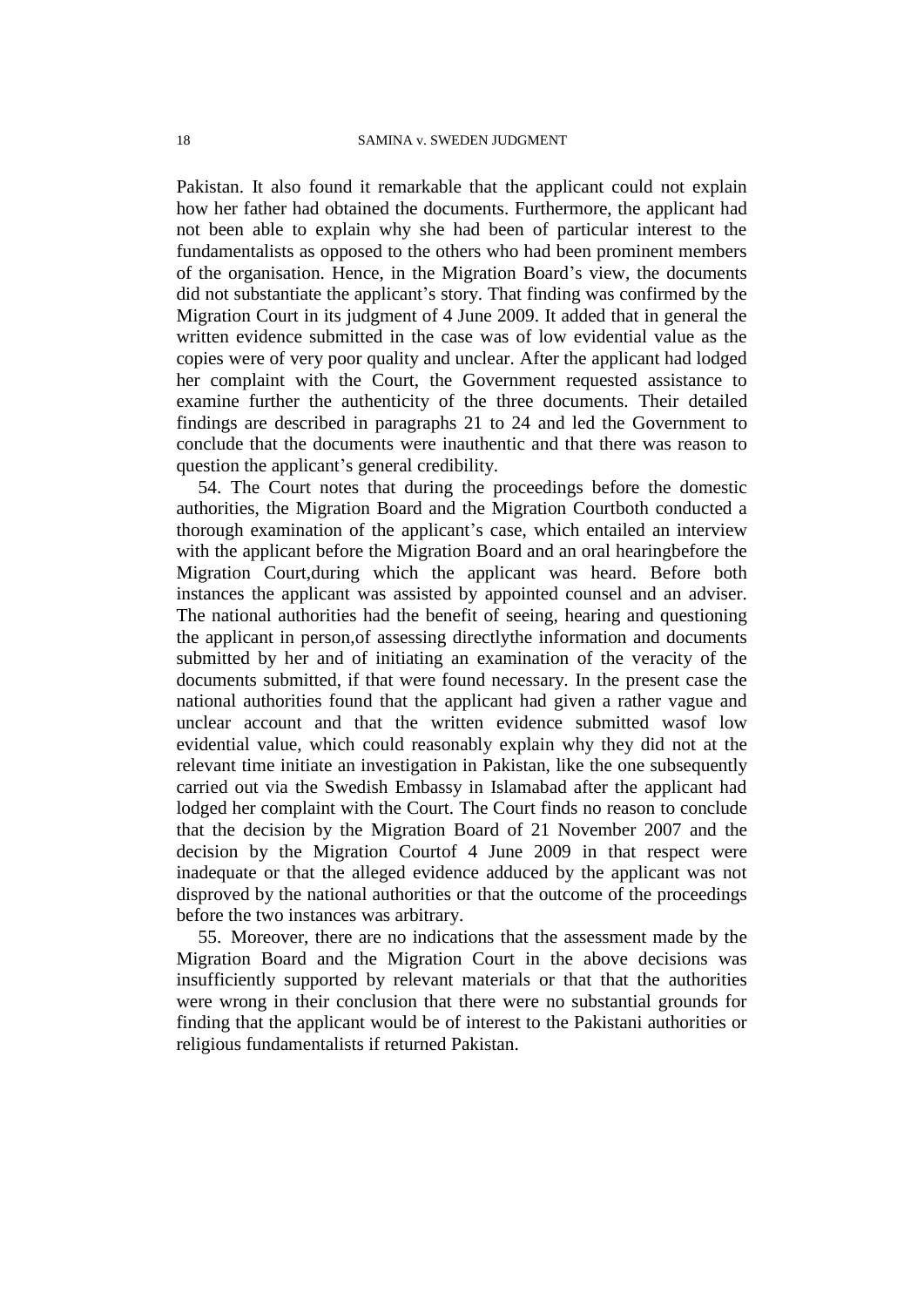#### *(ii) The applicant's health*

56. The applicant also claimed that an implementation of the deportation order to return her to Pakistan would be in violation of Article 3 due to her poor mental health. The question is thus whether her case is so exceptional that humanitarian grounds against the removal are compelling.

57. The applicant did not invoke poor mental health as a motive for asylum when she arrived in Sweden or during the proceedings before the Migration Board, which led to its refusal to grant her asylum on 21 November 2007. Thereafter, the applicant's mental health deteriorated and included suicide attempts or suicidal thoughts.

58. The most recent medical certificate submitted in the case was from 3 July 2009 (document no. 14) issued by the physician in psychiatry, who had followed the applicant since December 2007 and issued certificates of 17 April 2008 and 28 October 2008 (documents nos. 12 and 13). In the former medical certificate he stated that the applicant was still under treatment at the out-patientpsychiatric unit and that she was suffering from an acute crisis reaction and a severely depressive period. He concluded that the applicant's mental state of health was fairly bad and that the risk of suicide was probably high.

59. The Court notes that there is no recent information indicating whether the applicant's mental healthhas improved or deteriorated. There are no elements eitherindicating that the State and the physician in psychiatrypreviously involved will not react to a concrete threat as far as possible or that the State will enforce the deportation order if it is medically impossible for the applicant to travel to her home country.

60The Court also notes that medical treatment is available in Pakistan.In any event, the fact that the applicant's circumstances would be less favourable than those she enjoys in Sweden cannot be regarded as decisive from the point of view of Article3 (see *Bensaid v.the United Kingdom*, no. 44599/98, § 38, ECHR 2001-I; *Salkic and others v. Sweden* (dec.), no. 7702/04, 29 June 2004; and *Al-Zawatia v. Sweden* (dec.) no.50068/08, 22 June2010).

61. Accordingly, having regard to the high threshold set by Article 3, particularly where the case does not concern the direct responsibility of the Contracting State for the possible harm, in the Court's view, the present case does not disclose the very exceptional circumstances established by its case-law (see, among others, *D v. United Kingdom*, cited above, § 54; and *N.v. the United Kingdom* [GC], cited above, §§ 43 and 51).

### *(iii) The applicant's alleged vulnerable situation*

62. Finally, it appears that the applicant claimed that an implementation of the deportation order to return her to Pakistan would be in violation of Article 3 due to her vulnerable situation. In particular, she alleged that her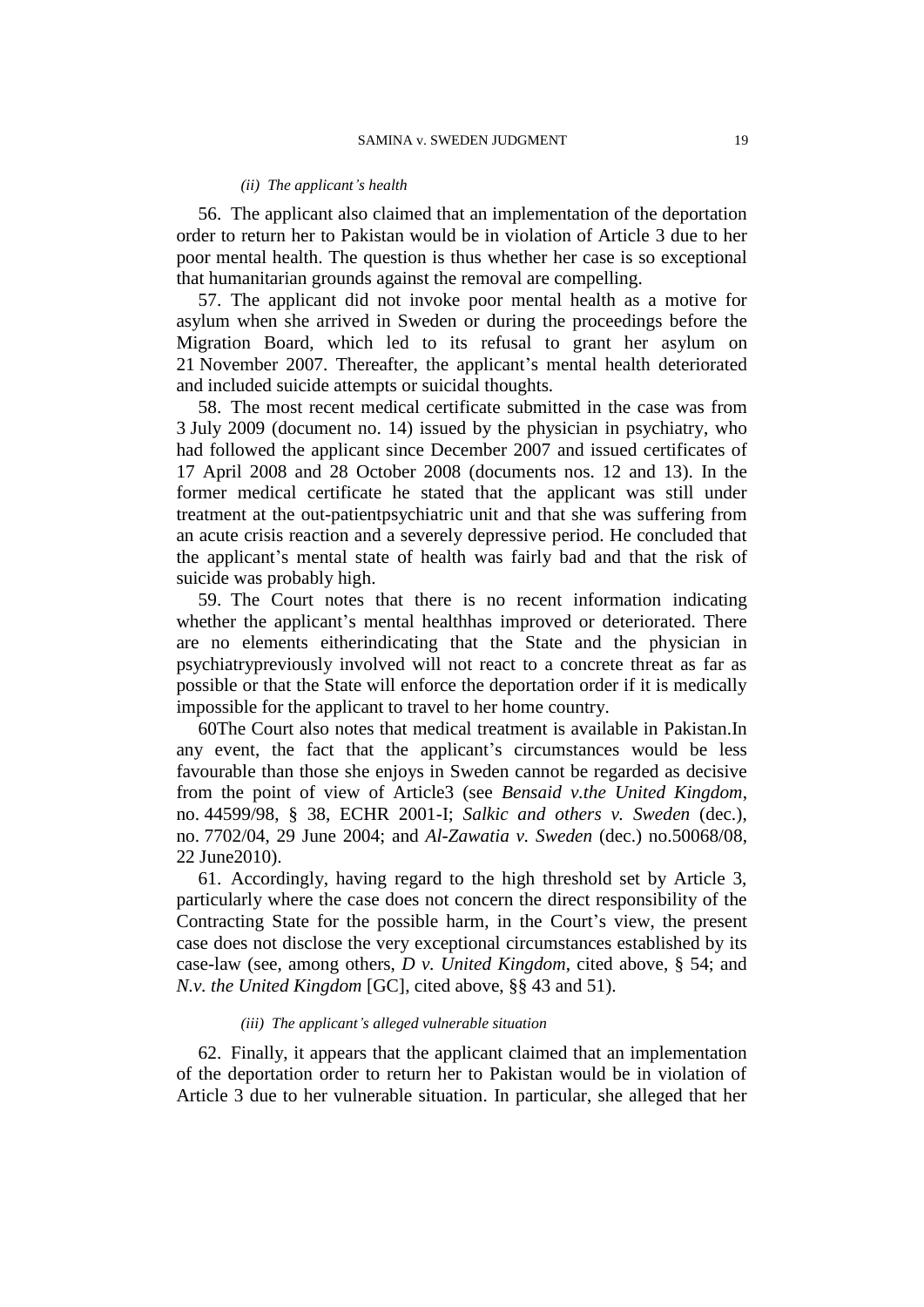sister and parents had disappeared and that the only remaining family in Pakistan was her aunt and cousin, with whom she could not stay.

63. In its judgment of 4 June 2009 the Migration Court noted that it was very unclear what had happened to the applicant's sister and parents and that in any event, it had not been substantiated that their alleged disappearance had anything to do with the threats against the applicant.In their observations the Government further referred to the findings of the Swedish Embassy in Islamabadset out in paragraph 25, which led the Government to conclude that the applicant's allegation was false.

64. In the Court's view there are no elements which could indicate that the Migration Court was wrong in its conclusion set out above, nor does the Court consider it necessary to examine the applicant's allegation as to her sister and parents any further since in any event the applicant has failed to substantiate that she would be in such a vulnerable situation upon return to Pakistan or face such various cumulative risks of reprisals that would fall within the high threshold set by Article 3 of the Convention (see, by contrast, *N. v. Sweden*, cited above, § 62).

65. In conclusion, the Court finds that an implementation of the order to deport the applicant to Pakistan would not give rise to a violation of Article 3 of the Convention.

## II. ALLEGED VIOLATION OF ARTICLES8AND 13 OF THE CONVENTION AND ARTICLE 1 OF PROTOCOL NO. 6 TO THE CONVENTION.

66. The applicantalso complained that an implementation of the deportation order to return her to Pakistan would be in violation of Articles 8 and 13 of the Convention and of Article 1 of Protocol No. 6 to the Convention.

67. The Court reiterates that the purpose of the rule on exhaustion of domestic remedies is to afford the Contracting States the opportunity to prevent or put right the violations alleged against them before those allegations are submitted to the Court (see, among many other authorities, *Selmouni v. France* [GC], no. 25803/94, § 74, ECHR 1999-V).

68. The applicant failed to raise, either in form or substance, before the domestic courts the complaint made to it. It follows that this part of the application is inadmissible for non-exhaustion of domestic remedies within the meaning of Article 35 § 1 of the Convention and must be rejected pursuant to Article 35 § 4.

## III. RULE 39 OF THE RULES OF COURT

69. The Court reiterates that, in accordance with Article 44 § 2 of the Convention, the present judgment will not become final until (a) the parties